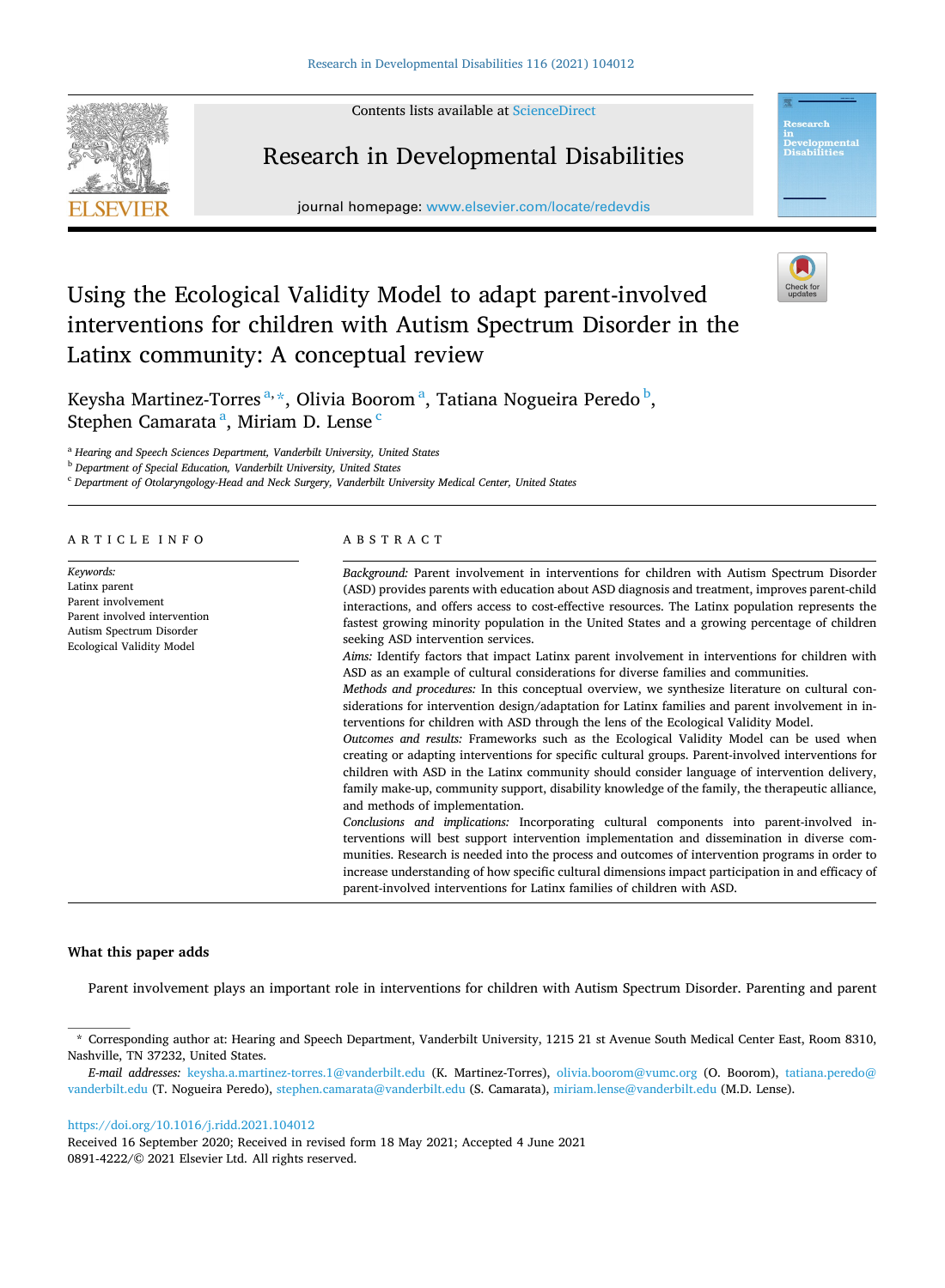involvement in interventions are impacted by cultural factors. This conceptual piece summarizes extant literature on parent-involved interventions for Latinx parents of children with Autism spectrum disorder. We identify and describe current research into interventions for this population and consider how specific cultural dimensions may impact Latinx parent involvement in interventions for children with Autism spectrum disorder. This piece provides directions for future research given the critical need to increase understanding of how cultural factors impact intervention participation and efficacy in order to improve outcomes for children with Autism spectrum disorder and their parents, as well as increase accessibility of evidence-based interventions for Latinx parents of children with Autism Spectrum Disorder.

# **1. Introduction**

The Latinx community is the fastest growing culturally diverse population in the United States and a growing percentage of children seeking early intervention services ([Maenner et al., 2016;](#page-9-0) [US Census Bureau, 2019](#page-10-0)). The estimated prevalence of Autism spectrum disorder (ASD), which is characterized by impairments in social communication and restricted and repetitive interests beginning early in life ([American Psychiatric Association, 2018](#page-8-0); [Park et al., 2019;](#page-9-0) [World Health Organization, 2013\)](#page-10-0), in the Latinx community in the US is 15.4 per 1000 (1.5 %) ([Maenner et al., 2016](#page-9-0)). However, it is likely that Latinx children are under-diagnosed due to barriers to accessing diagnostic services ([Liptak et al., 2008;](#page-9-0) [Maenner et al., 2016\)](#page-9-0). Multiple studies conducted in the US have indicated that young children with ASD benefit from early intervention services to support their behavior and social communication development (see [Zwaigenbaum et al., 2015\)](#page-11-0). Yet, Latinx children are diagnosed with ASD at later ages than children from non-Hispanic Caucasian populations and have a lower probability of receiving early ASD intervention services ([Liptak et al., 2008](#page-9-0); Magaña [et al., 2013](#page-9-0); Magaña [et al., 2017](#page-9-0); [Mandell et al., 2009;](#page-9-0) [Palmer et al., 2010\)](#page-9-0). These disparities could have cascading effects as fewer early intervention services for families that speak languages other than English (Cohen & [Christakis, 2006](#page-8-0)) may have a significant long-term impact for both families and children [\(Elder, 2016; Elder et al., 2017](#page-8-0); [Zwaigenbaum et al., 2015](#page-11-0)).

Parental participation in treatment is valued and sought after by parents and caregivers in the Latinx community when a child is diagnosed with a disability ([DuBay et al., 2018](#page-8-0)). For example, Latina mothers of children with disabilities prefer to be involved in decisions about goals for their child and interact with the therapist during service delivery, especially when these services are provided in their homes (Núñez & [Tejero, 2018\)](#page-9-0). Latinx parents consider early intervention providers (e.g., Speech-Language Pathologists) to be a resource for supporting their child, and also believe that parents have a responsibility to support the child's needs in conjunction with the provider [\(Huer et al., 2001\)](#page-9-0). However, there is a need for evidenced based research into culturally sensitive adaptations for interventions involving parents for children with ASD from diverse communities [\(Chambless et al., 1996](#page-8-0); [Hall, 2001;](#page-9-0) [Lau, 2006](#page-9-0)).

There are theoretical reasons and some evidence that parents from diverse cultures will accept and benefit from adapted intervention supports. For example, evidence from research on intervention for children with Attention Deficit Hyperactive Disorder (ADHD) and disruptive behavior, suggests that parents from the Latinx community benefit from inclusion of specific cultural components into intervention programs to support increase in parent knowledge, acceptance of the services, and decrease in parental stress [\(Agazzi et al., 2010; Bauermeister, 2016\)](#page-8-0). Identifying and systematically testing similar intervention adaptations for children with ASD could improve the way future supports for Latinx communities are created, adapted, and delivered.

Including parents in interventions helps to embed intervention strategies into everyday settings, which supports children in generalizing new communication and behavior skills across routines and contexts and dramatically increases in vivo learning opportunities ([Koegel, 2000](#page-9-0); McConachie & [Diggle, 2007; Meadan et al., 2009](#page-9-0)). For parents, benefits of participating in interventions include increased positive parent-child interactions and parenting efficacy, greater knowledge of ASD and treatment strategies, increased parental buy-in, and access to a more cost-effective delivery model than direct treatment ([Koegel et al., 1996](#page-9-0); [McConachie](#page-9-0) & [Diggle, 2007;](#page-9-0) Solish & [Perry, 2008;](#page-10-0) [Zwaigenbaum et al., 2015\)](#page-11-0). Despite the benefits of parent involvement in early intervention programs for children with ASD, the applicability and efficacy of established programs across cultures is unclear and the overwhelming majority of these studies have been conducted in the US with monolingual English speaking families ([Mason et al., 2003](#page-9-0); [Prescott et al.,](#page-10-0) [1999;](#page-10-0) [Sheikh, 2006;](#page-10-0) [Svensson, 1989](#page-10-0)). Also, some studies have systematically excluded participants who spoke languages other than English ([Frayne et al., 1996](#page-8-0); Murray & [Buller, 2007\)](#page-9-0). Cultural characteristics and context can shape parenting attitudes, parent-therapist relationships, and acceptance of support for children with ASD, and warrant consideration when implementing intervention with parent involvement.

In this conceptual piece, we integrate knowledge about parent involvement in interventions for Latinx families with a focus on applying these principles for families of children with ASD. Prior research demonstrates how cultural components impact parental involvement in interventions of children with ADHD [\(Matos et al., 2006;](#page-9-0) [Matos et al., 2009\)](#page-9-0) and language disorders [\(Peredo et al.,](#page-10-0) [2018\)](#page-10-0), but there is little research targeting families of children with ASD specifically. Acknowledging that parenting behaviors can fluctuate based on many contextual and situational factors, including cultural context, we aimed to address the following questions: 1) Are there existing interventions specifically designed/adapted for Latinx parents of children with ASD? 2) How do Latinx cultural and parenting attributes interact with intervention components when creating or adapting parent-involved interventions for families of children with ASD [\(Arim et al., 2012;](#page-8-0) [Smetana, 2017](#page-10-0))? 3) What are the implications of these findings for clinicians and researchers working with Latinx families of children with ASD? To address these questions, we applied the Ecological Validity Model (EVM; [Bernal](#page-8-0) [et al., 1995\)](#page-8-0), which identifies eight key elements of interventions, as a framework in order to identify interventions and how components have been specifically designed/adapted for this population.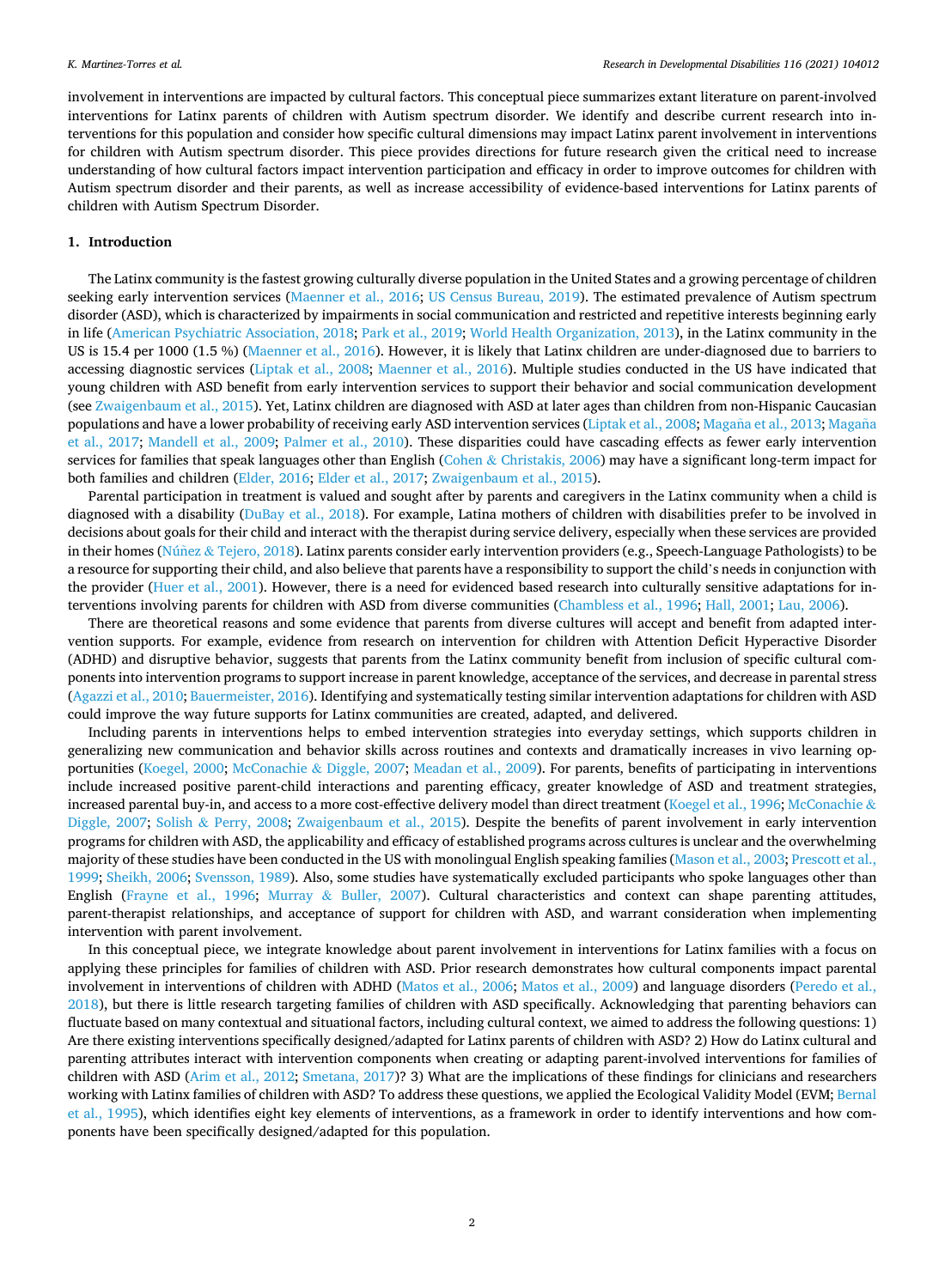#### **2. Using the ecological validity model to adapt parent-involved interventions for children with ASD**

When developing an intervention for a specific cultural group, it is important to consider linguistic, contextual, and cultural backgrounds ([Castro et al., 2010;](#page-8-0) Magaña [et al., 2017;](#page-9-0) [Parra Cardona et al., 2012](#page-10-0); [Valdez et al., 2013](#page-10-0)). Designing or adapting interventions requires decisions about the "what" of the intervention (i.e., informative components) as well as the "how" of the inter-vention (i.e., procedural components) [\(Baumann et al., 2015; Ferrer-Wreder et al., 2012\)](#page-8-0). The Ecological Validity Model (EVM; [Bernal](#page-8-0) [et al., 1995\)](#page-8-0) highlights eight cultural dimensions that may impact how an intervention is deployed for a given cultural group. This framework includes *language* used; attributes of *persons* involved and their relationship (i.e., therapist, parent, and child); incorporation of *metaphors* (i.e., symbols of the cultural group); consideration of *content* (i.e., cultural values and traditions) and *concepts* (i.e., theoretical orientation and intervention conceptualization); culturally-adaptive intervention *goals*; *methods*/procedures of intervention; and *context* of the intervention (i.e., economic, social, and community factors) ([Bernal et al., 1995;](#page-8-0) Magaña [et al., 2017](#page-9-0)).

Designing specialized culturally sensitive interventions is an iterative and collaborative process. Studies have used different approaches to design or adapt interventions, but, in general, researchers consistently identify a framework such as the EVM to guide their adaptation/design. The adaptation process may involve a case study or small cohort study (e.g., [Buzhardt et al., 2016](#page-8-0)) and include group discussions with Latinx stakeholders including Latinx parents of children with ASD and relevant clinical providers (e.g., ther-apists, social workers, pediatricians) ([Buzhardt et al., 2016](#page-8-0); [Chlebowski et al., 2018;](#page-8-0) Magaña [et al., 2017\)](#page-9-0). Parent interviews and group discussions/focus groups evaluate specific components of the intervention and provide feedback from the community on aspects of the intervention adaptations such as terminology, procedures, language, and other culturally relevant components [\(Chlebowski et al.,](#page-8-0) [2018;](#page-8-0) [Lopez et al., 2019;](#page-9-0) Magaña [et al., 2017\)](#page-9-0).

Although a systematic review is beyond the scope of this paper, we surveyed the literature by using research engines (e.g., PubMed, ASHAWIRE, and APA PsycNet) to identify available parent-involved ASD interventions in the Latinx community. We identified three interventions whose *primary focus* considered cultural components to best support participation of and for Latinx parents of children with ASD in the intervention $\frac{1}{1}$ :

- a) *Online and Applied System of Intervention Skills* (OASIS; [Buzhardt et al., 2016\)](#page-8-0): OASIS ([Buzhardt et al., 2016\)](#page-8-0) is an intervention that teaches parents to implement applied behavior analysis (ABA) strategies with their children with ASD. OASIS uses a combination of online psycho educational modules, in vivo coaching, and video-conferencing. These approaches to intervention delivery were believed to improve accessibility of the intervention for Latinx parents.
- b) *Parent Taking Action* (PTA; [Lopez et al., 2019](#page-9-0); Magaña [et al., 2017](#page-9-0)): PTA (Magaña [et al., 2017\)](#page-9-0) is a modular psychoeducational intervention delivered using a community health worker (promotoras de salud) model in families' homes (see below). PTA provides education about ASD, parent advocacy, and the service delivery system, as well as targeted behavioral strategies to support a child's positive behavior and communication. A recent small waitlist control trial of PTA suggested that this culturally tailored program may positively impact parent knowledge and confidence in using evidence-based behavioral strategies with their child, parent depressive symptoms, child service utilization, and child social communication skills [\(Lopez et al., 2019](#page-9-0)).
- c) *An Individualized Mental Health Intervention* (AIMHI; [Chlebowski et al., 2018\)](#page-8-0): AIMHI ([Chlebowski et al., 2018](#page-8-0)) is a parent-mediated intervention that involves collaborative goal setting by the therapist and parent, psycho-education, and in vivo coaching in order to reduce challenging behaviors using applied behavior analysis (ABA) principles. AIMHI is conducted by trained therapists with parent participation, and has used both focus groups and individual parent and therapist interviews to identify future cultural adaptations from key stakeholders ([Chlebowski et al., 2020](#page-8-0)).

Preliminary research into the design of these interventions for Latinx families of children with ASD highlights that the cultural adaptation components are critical for supporting parents' participation and engagement in the intervention [\(Buzhardt et al., 2016](#page-8-0); [Chlebowski et al., 2018](#page-8-0); Magaña [et al., 2017\)](#page-9-0). Considering these studies, well as the broader literature into Latinx parenting culture and best practices for young children with ASD, we then used the Ecological Validity Model (EVM; [Bernal et al., 1995\)](#page-8-0) to conceptualize ways that intervention processes are tailored across the eight EVM dimensions to best fit Latinx families participating in parent-involved interventions for children with ASD.

# *2.1. Language*

22 % of all U.S. Latinx children live in homes where their parents and caregivers speak primarily Spanish ([Child Trends, 2018](#page-8-0)), which is potentially an important consideration when delivering culturally appropriate treatment in an English dominated country and when utilizing parent training materials developed for monolingual English speakers (Calzada & [Eyberg, 2002](#page-8-0); [Dumas et al., 2011](#page-8-0); [Varela et al., 2004](#page-10-0)). Research investigating racial-ethnic disparities in ASD prevalence suggests that non-English primary language status may act as a barrier to ASD identification and access to services in Latinx families [\(DuBay et al., 2018](#page-8-0); [Liptak et al., 2008](#page-9-0)). Families stress the necessity of providers' language competence for communication with families; for example, a Latina focus group participant commented, "…above all, most important, they [service providers] have to be *bilingual*…" ([DuBay et al., 2018, p. 1632\)](#page-8-0). It

<sup>1</sup> Several other studies of parent-involved interventions for ASD have included Latinx families in the sample population but these interventions and studies were not explicitly designed with cultural needs in mind (e.g., [Carter et al., 2012;](#page-8-0) [Dawson et al., 2010;](#page-8-0) [Pennefather et al., 2018](#page-10-0); [Stahmer](#page-10-0) [et al., 2020\)](#page-10-0).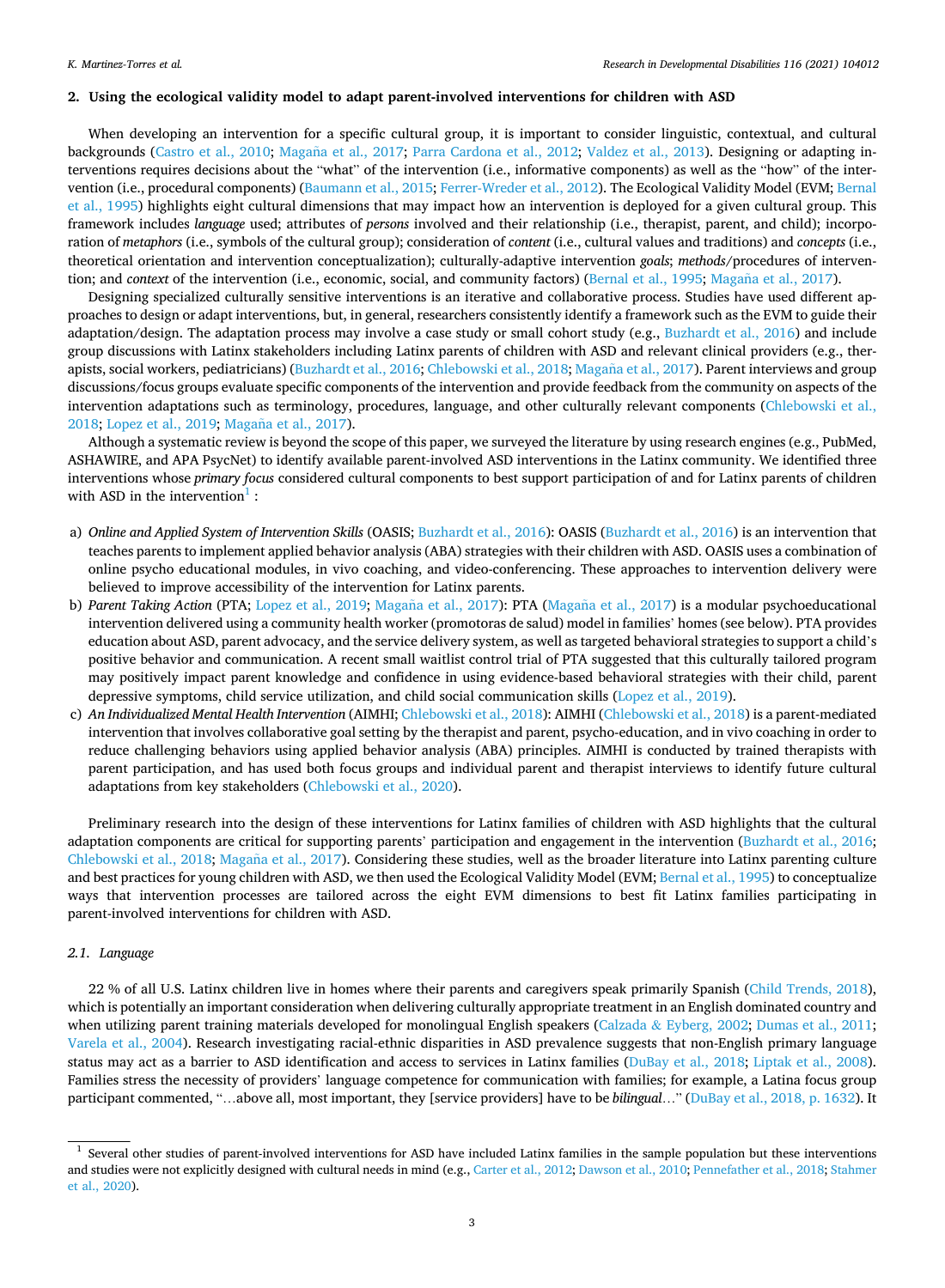can greatly reduce disparities of early services for children if families can communicate appropriately with providers and understand the content in discussion ([Saha et al., 2007](#page-10-0); [Steinberg et al., 2016\)](#page-10-0). For example, a Latina mother of a child with ASD participating in a focus group on early intervention services reported "I had a good experience with them [bilingual service providers] because the communication was open. Same for my husband who doesn't speak a lot of English. So then my husband could also talk to them." [\(DuBay et al., 2018, p. 1632\)](#page-8-0). Interventionists should also use culturally relevant language that is at an educational level consistent with the parent's language understanding when explaining sensitive information (e.g., diagnosis, children's difficulties) and to increase parent understanding of complex content (i.e., avoid jargon/technical terms; [Buzhardt et al., 2016;](#page-8-0) [Chlebowski et al., 2018](#page-8-0)). Providing glossaries that define terms and using written and verbal examples may also be helpful as was recommended by participants in AIMHI [\(Chlebowski et al., 2018\)](#page-8-0).

There continues to be many misconceptions about the impact of multiple language exposures for children with ASD and how this impacts intervention delivery. An extensive literature indicates that bilingual or multilingual households are beneficial for children's language and cognitive development, including for children with ASD ([Conner et al., 2020](#page-8-0); [Hampton et al., 2017;](#page-9-0) [Lee et al., 2015](#page-9-0); Velázquez, 2009). For example, bilingual Spanish-English speaking children with ASD had higher pre-verbal communication skills such as gestures than monolingual children [\(Valicenti-Mcdermott et al., 2013](#page-10-0)). Several studies indicate advantages in expressive vocabulary and social use of language in bilingual children with ASD (Hambly & [Fombonne, 2012](#page-9-0); Hambly & [Fombonne, 2014](#page-9-0); Peterson et al., 2012). However, societal stigma surrounding bilingualism in early intervention contexts persists and it is not uncommon for practitioners to recommend monolingual English support services for these children ([Ijalba, 2016](#page-9-0); [Lee et al., 2015](#page-9-0); [McDaniel et al. 2019](#page-9-0); [Torres Beltran, 2019](#page-10-0)). [Ijalba \(2016\)](#page-9-0) described parent comments towards this matter: "Where I work, there is a school across the street and many teachers come to the diner and I talk to them. I asked them what to do with Andrés and they told me to only speak English with him" [\(Ijalba, 2016, p. 208](#page-9-0)). Additionally, some mothers worry about teaching children their mother tongue "I think if he speaks Spanish, he will not learn English, he may get confused" [\(Ijalba, 2016, p. 208\)](#page-9-0).

At the same time, many parents state that knowing and understanding their mother tongue (Spanish) is important for interactions with the family and shows respect for their culture ([Lee et al., 2015\)](#page-9-0). "You have to make their foundation strong, to be proud of where they are from, who they are ... and then everything is fine." [\(Lee et al., 2015, p. 5\)](#page-9-0). Insisting that intervention be conducted exclusively in English may inadvertently further isolate a child with ASD from their immediate and extended family. It may also make it more challenging for parents to employ strategies from the intervention into their everyday interactions with their child in the home setting, which is frequently a goal of parent-involved interventions ([Schreibman et al., 2015](#page-10-0)). For interventions to be appropriate for a specific cultural group, communication should be conducted and materials should be written in their primary or preferred language in order to decrease communication barriers and increase parent participation opportunities such as advised in PTA (Magaña [et al., 2017\)](#page-9-0).

Overall, studies have found that language modification increases acceptance of the intervention, knowledge about the disability, supports higher intervention retention rates, and increases the likelihood of treatment uptake for the family [\(Lopez et al., 2019](#page-9-0); Magaña [et al., 2017\)](#page-9-0). Therefore, language is an essential component to many successes in adapted or designed programs for the Latinx parents and their children with ASD.

#### *2.2. Persons*

Parent-involved interventions involve, at a minimum, the therapist, parent, and child. Attributes of each person involved and their relationship with each other can impact the intervention experience. Establishing rapport between therapist and participants is important for supporting families in their involvement in an intervention. This is of course always the case in building therapeutic relationships ([Buzhardt et al., 2016](#page-8-0); Reeder & [Morris, 2018](#page-10-0)) though particular consideration must be given when there are cultural and/or language differences between therapist and parent, which might contribute to conflicting beliefs about how parents and therapist perceived parental involvement ([Chlebowski et al., 2018](#page-8-0)). For example, in AIMHI ([Chlebowski et al., 2018\)](#page-8-0), focus groups and interviews were conducted with therapists and Latinx parents about their experience in a parent-mediated mental health intervention for children with ASD. There was an expressed need for clear communication about expected involvement and role of the parent and therapist [\(Chlebowski et al., 2018](#page-8-0)). Parents frequently spoke of the need for *personalismo*, or the development of personal connections between parents and therapists based on expressions of interest in and understanding of their family ([Chlebowski et al., 2018](#page-8-0)). The development of *confianza*, or trust and respect, is also fundamental to building a supportive relationship ([Anez et al., 2008; Chlebowski](#page-8-0) [et al., 2018\)](#page-8-0). Such elements increase parents' comfort in actively participating in therapy sessions. Some research has also identified *respeto,* a cultural value that includes deference and respect for authority, as impacting parent engagement and the parent-therapist relationship [\(Anez et al., 2008; Calzada, 2010](#page-8-0)).

Parent-involved therapy for children with ASD need not be limited to only one participating parent. The concept of *familismo* is used when describing cultural characteristics of the Latinx community because it reflects the importance of family relationships, and the comfort and security that these relationships provide (Ayón [et al., 2010;](#page-8-0) [Parsai et al., 2009\)](#page-10-0). Latinx families tend to be supported by a large group of immediate and extended family members and consider children as a very important part of the household [\(American](#page-8-0) [Community Survey, 2008](#page-8-0); [National Alliance for Hispanic Health 2004](#page-9-0); [U.S. Census, 2008\)](#page-10-0). Although mothers often assume the role of primary caregiver, children in the Latinx community may be raised by multiple caregivers and exposed to different types of behaviors, social engagements, and relationships ([Cabrera et al., 2012](#page-8-0)). When surveyed about experiences in early intervention, Latinx parents of children with ASD expressed the desire to include this wider family support system in their child's intervention ([DuBay et al., 2018](#page-8-0)). This matter was highlighted and suggested in OASIS, where researchers explained how inclusion of other family members in intervention may increase the likelihood of intervention participation and completion [\(Buzhardt et al., 2016\)](#page-8-0).

Beyond the immediate household, Latinx parents often rely on outside communities such as family friends and religious gatherings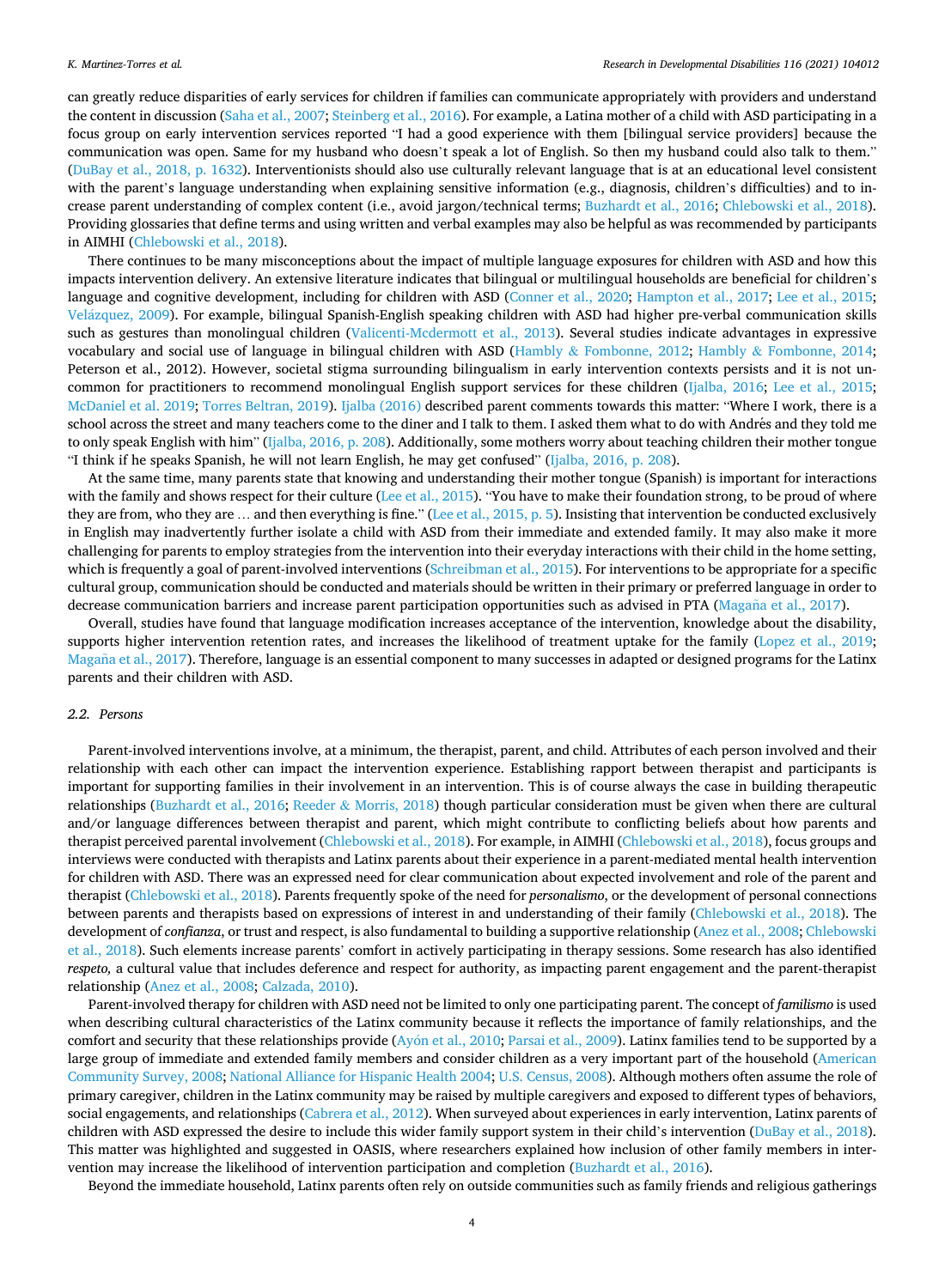for bonds of support (Ayón & [Naddy, 2013\)](#page-8-0). These bonds tend to have a significant impact on parenting and beliefs about child development. Latinx mothers express that one of the challenges of navigating the ASD diagnostic process includes the stigma and resulting social isolation from extended family members or the local community [\(Blanche et al., 2015;](#page-8-0) [Lobar, 2014](#page-9-0); [Zuckerman et al.,](#page-11-0) [2014\)](#page-11-0). Indeed, parents of children with ASD experience heightened stress and mental health difficulties [\(Vasilopoulou](#page-10-0) & Nisbet, 2016). One possible approach to building community support into parent-involved interventions is through the use of a *promotoras de salud*  model as used in PTA (Magaña [et al., 2017](#page-9-0)). In this model, community members of similar backgrounds are trained to provide intervention components. For example, one study of PTA reported that the inclusion of *promotoras* who were primarily Spanish speaking and who also had a child with ASD or similar developmental disability helped to retain families and parents' participation in the intervention (Magaña [et al., 2017\)](#page-9-0). Another approach could include parent groups for psychoeducation and parent coaching in intervention strategies; Latinx parents may participate in support groups with other parents of children with ASD and have expressed interest in group training approaches that would also provide community and support [\(DuBay et al., 2018\)](#page-8-0). Interventions should therefore consider how broader extended family and community networks are integrated into interventions to best support parents and their children with ASD.

# *2.3. Metaphors*

When creating materials and discussion sessions with parents, cultural specific proverbs/sayings and idioms, called dichos in Spanish, can be considered [\(Bernal et al., 1995](#page-8-0); Magaña [et al., 2017\)](#page-9-0). The use of dichos is a way of aligning with regions or countries' culture and differences and provides a colloquial way of explaining concepts with phrases that the population understands [\(Hou, 2013](#page-9-0); [Saddhono et al., 2019](#page-10-0); [Schuster, 1998](#page-10-0)). Incorporating sayings into the protocols and manuals of an intervention could help signal to parents knowledge of and respect towards their culture. An example of the use of dichos was presented in designing PTA [\(Lopez et al.,](#page-9-0) [2019;](#page-9-0) Magaña [et al., 2017](#page-9-0)). They incorporated sayings into their psychoeducational manuals in relation to the topics discussed. For example, they used "poco a poco, se andan lejos" ("little by little, one goes far") (Magaña [et al., 2017, p. 61](#page-9-0)) to reference the intervention process of skill building. Magaña and colleagues also incorporated storytelling into their PTA manuals, which reflected the skills that were being taught in more relatable formats. Magaña and colleagues suggest in PTA that aligning parent training with culturally ubiquitous storytelling themes provides an existing adaptable platform for parents to engage in the intervention. However, researchers and clinicians should understand that sayings and story themes can vary from one culture to the next and might be accepted differently according to the target population ([Hou, 2013;](#page-9-0) [Saddhono et al., 2019](#page-10-0); [Schuster, 1998\)](#page-10-0). Therefore, it is important to be informed about the target population and determine the appropriate language and sayings to use accordingly.

# *2.4. Content and concepts*

Parent-implemented interventions often include psychoeducational components regarding ASD and intervention strategies and may also involve coaching and feedback in specific intervention techniques [\(Peredo et al., 2018](#page-10-0); [Schreibman et al., 2015](#page-10-0)). Culture may interact with the content and theoretical orientation (concepts) of parent-involved interventions in multiple ways, including the variability of experiences parents may have had with the diagnostic process and access to interventions, as well as the general knowledge and perceptions of Latinx parents toward individuals with disabilities broadly and ASD specifically ([Blanche et al., 2015](#page-8-0); [Lobar, 2014](#page-9-0); [Zuckerman et al., 2014\)](#page-11-0). Many Latinx parents report challenges with navigating the process of obtaining an accurate diagnosis and beginning intervention for their child ([Zuckerman et al., 2014](#page-11-0)). Parents perceive that providers may dismiss parents' concerns about the child's development and may feel that they have limited power to advocate for them [\(Zuckerman et al., 2014](#page-11-0)). Latina mothers also report that a diagnosis related to special needs can be "scary" and difficult to understand and express a need for support and education about the diagnosis ([Tejero Hughes et al., 2008\)](#page-10-0).

In surveys of Latinx mothers of children with ASD, respondents often expressed that they did not know about ASD until after their child was diagnosed ([Ijalba, 2016;](#page-9-0) [Zuckerman et al., 2014\)](#page-11-0). In the AIMHI intervention, Latinx mothers voiced a need for greater psycho-education about ASD when beginning a parent-involved therapy for their child with ASD [\(Chlebowski et al., 2018\)](#page-8-0). Some studies found that parents of Latinx backgrounds think of a disability diagnosis as an illness, something temporary, or blame themselves for their child's diagnosis [\(Ijalba, 2016](#page-9-0); [Lobar, 2014](#page-9-0)). At the same time, mothers have expressed that children with disabilities are positive in their lives [\(Tejero Hughes et al., 2008](#page-10-0)).

Therefore, successfully involving Latinx parents in interventions must consider their history with the diagnostic process and should incorporate education about ASD and how the diagnosis connects with the intervention goals and strategies. Interventionists interviewed by [Chlebowski et al. \(2018\)](#page-8-0) in AIMHI explain how "… it's about going back to the beginning, it's to make the parents understand, give them an explanation…What are autism's key points?… and that they can understand it, the children's actions, reactions, and behaviors." [\(Chlebowski et al., 2018, p. 557\)](#page-8-0) AIMHI researchers included psychoeducational components about the ASD diagnosis into their materials before starting to teach the intervention strategies ([Chlebowski et al., 2018](#page-8-0)). The authors note that this could increase conceptual understanding about ASD and therefore reduce parental stress and self-blame towards their child's diagnosis [\(Chlebowski et al., 2018](#page-8-0)). Educational components can be incorporated as "anchoring activities" (Magaña [et al., 2017\)](#page-9-0) in which the content is presented in multimodal formats (e.g., through inclusion of picture or video models) that provide opportunities for active discussions with parents (Magaña [et al., 2017\)](#page-9-0).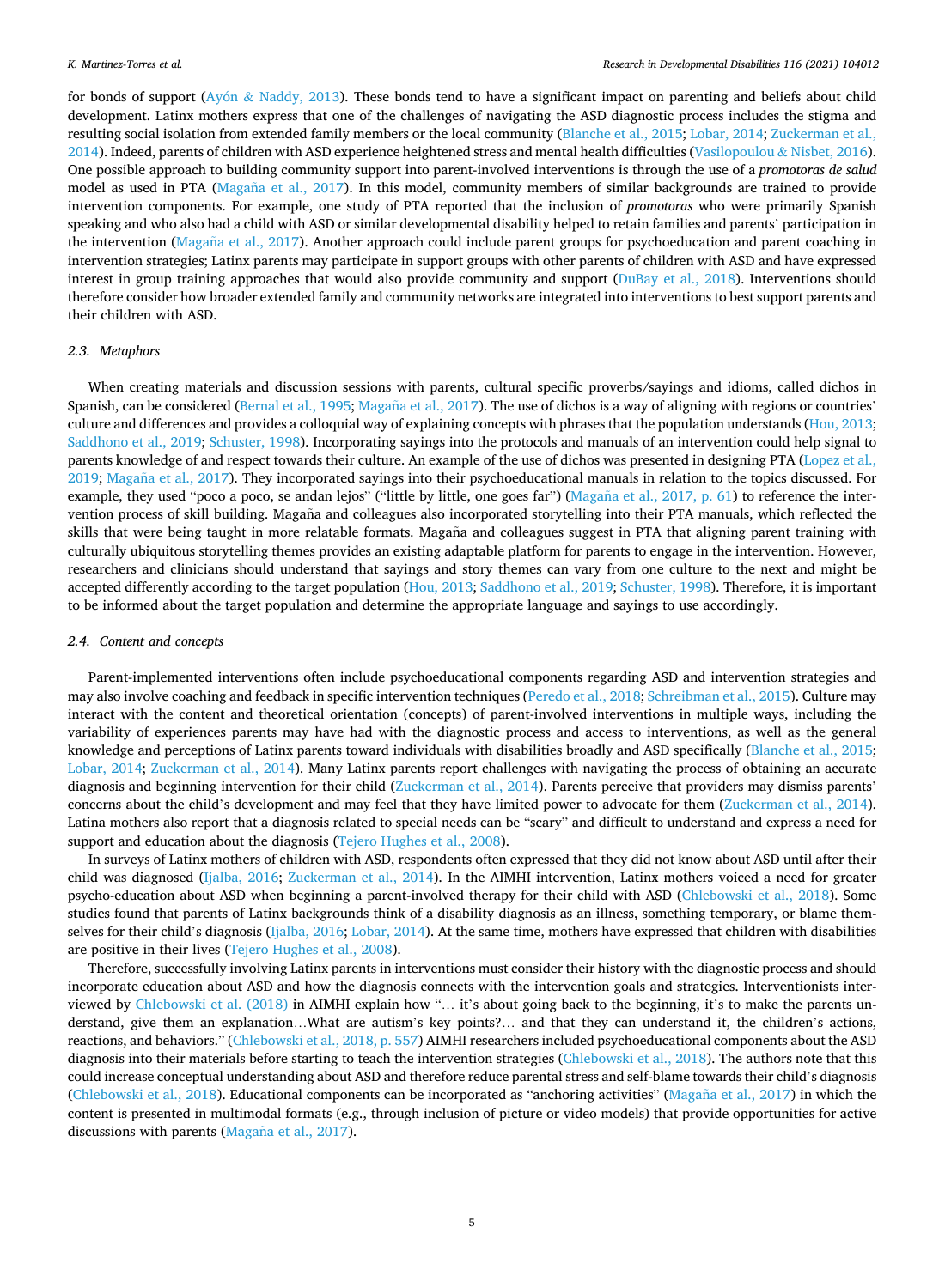#### *2.5. Goals*

Goals of parent-involved interventions for children with ASD may vary based on the specific intervention and will relate to factors such as the intervention context, concepts, and content. In parent-involved interventions, goals may involve parent behaviors such as parents demonstrating fidelity with delivering specific intervention strategies and may require families to engage in home practice activities (Magaña [et al., 2017;](#page-9-0) [Carter et al., 2012; Chlebowski et al., 2018](#page-8-0); [Peredo et al., 2018](#page-10-0)). Goal setting should be a collaborative process between persons involved in the intervention (see [Brewer et al., 2014; Costa et al. 2017](#page-8-0)). Cultural factors may arise in regard to setting goals and communicating expectations about them; for example, Latinx parents participating in AIMHI noted the need for therapists to support parents by creating brief home practice assignments, which are set up in ways that enable families to be successful in reaching the goal targets [\(Chlebowski et al., 2018\)](#page-8-0).

Increasing the child's communication is a common goal for children with ASD but cultural factors may impact acceptability of communication strategies (e.g., focus on spoken language only versus use of sign language or visual supports; [DuBay et al., 2018](#page-8-0)). For example, mothers may not understand the need for their young children to be speaking because the parents did not speak until later, impacting their acceptance of a goal that targets word expression (e.g., "My son's father spoke when he was 5 years old and he is well, he does not have problems"; [Ijalba, 2016, p. 207](#page-9-0)). Goals may also consider the family system more broadly such as targeting family well-being or helping families participate in community activities [\(Estes et al., 2019](#page-8-0); Magaña [et al., 2017; Matos et al. 2006](#page-9-0); [Wainer](#page-10-0) [et al., 2017](#page-10-0)). In Latinx families, such goals may be meaningful and consistent with the emphasis on *familismo* and community. As presented in PTA, *familismo* can also be a way of establishing rapport with parents and empowering them to advocate for their children (Magaña [et al., 2017\)](#page-9-0). Regardless of the specific goal, clear communication is imperative so that therapists and parents are in agreement about intervention targets; parental buy-in for goal setting may both directly and indirectly support children's development through impacting parent engagement in the intervention.

### *2.6. Methods*

Broadly speaking, parent involvement in interventions may be particularly well suited for young children with ASD ([Garbacz et al.,](#page-8-0) [2016;](#page-8-0) Hampton & [Kaiser, 2016;](#page-9-0) Ingersoll & [Wainer, 2013;](#page-9-0) [Rogers et al., 2014](#page-10-0); [Shire et al., 2016\)](#page-10-0) and generally aligns with Latinx cultural beliefs that place a prominent involvement of the family (and frequently mothers) in children's care [\(DuBay et al., 2018](#page-8-0)). Methodology of implementation for specific parent-involved interventions varies because each program targets different skills or combinations of goals across domains (e.g., child communication, play, behavior). However, common methodological themes emerge across various intervention adaptations for Latinx families of children with ASD, which tie into the above-mentioned components. For example, the OASIS and AIMHI interventions suggest expanding intervention duration and providing additional time for psycho-education about ASD, intervention goals, and coaching procedures, potentially as a response to limited parent education about ASD [\(Buzhardt et al., 2016;](#page-8-0) [Chlebowski et al., 2018;](#page-8-0) [Perry et al., 2005; Yeh et al., 2004](#page-10-0)). Expanding intervention duration may also provide more time for Latinx families to establish rapport with the therapist [\(Buzhardt et al., 2016](#page-8-0); [Chlebowski et al., 2018\)](#page-8-0). Programs also may benefit from having additional modalities of presenting information such as visuals and video modeling to demonstrate intervention strategies [\(Buzhardt et al., 2016; Chlebowski et al., 2018\)](#page-8-0). These complementary modalities may be particularly relevant in care of interventions for families of children with ASD as children with ASD may benefit from such intervention support (e.g., video-models: Corbett & [Abdullah, 2005\)](#page-8-0).

# *2.7. Context*

Intervention context refers to larger framing in which the intervention is delivered, which may include developmental, cultural, economic, and societal lenses ([Bernal et al., 1995](#page-8-0)). Involving parents in interventions for children with ASD aims to be responsive to the developmental context of children's skill development given the important role of parents as social partners to their children [\(Schreibman et al., 2015](#page-10-0)). Parent-involved interventions designed for children with ASD from Latinx families have also aimed to be contextually appropriate through different modalities of delivery that are sensitive to families' comfort level and needs. For example, approaches like the OASIS intervention, have included online/remote delivery ([Buzhardt et al., 2016](#page-8-0)) and other approaches, including PTA, focus on delivery in participants' homes ([Lopez et al., 2019;](#page-9-0) Magaña [et al., 2017](#page-9-0)). Such approaches may appropriately support Latinx parents, including improving accessibility, creating a trustworthy parent-therapist relationship, and providing additional treatment sessions to gauge parent attitudes and goals [\(Buzhardt et al., 2016; Chlebowski et al., 2020;](#page-8-0) Magaña [et al., 2017](#page-9-0)). As noted above (*Persons* section), interventions for Latinx parents have also considered sociocultural preferences through harnessing community support and relationships such as with the *promotoras de salud* model used in the PTA intervention (Magaña [et al., 2017\)](#page-9-0). There are also efforts to deliver evidence-based parent-implemented interventions for children with ASD through publicly-funded early intervention service delivery systems, which frequently serve Latinx families (e.g., [Stahmer et al., 2020\)](#page-10-0). However, interventions delivered through this context likely still require adaptations to best meet the needs of Latinx parents such as demonstrated by the AIMHI program, which was delivered through publicly-funded mental health services but required cultural adaptations for Latinx families [\(Chlebowski et al.,](#page-8-0) [2018;](#page-8-0) Stahmer & [Brookman-Frazee, 2019](#page-10-0)).

#### **3. Discussion**

As noted above, parent involvement in early intervention services for children with ASD has increasingly become a standard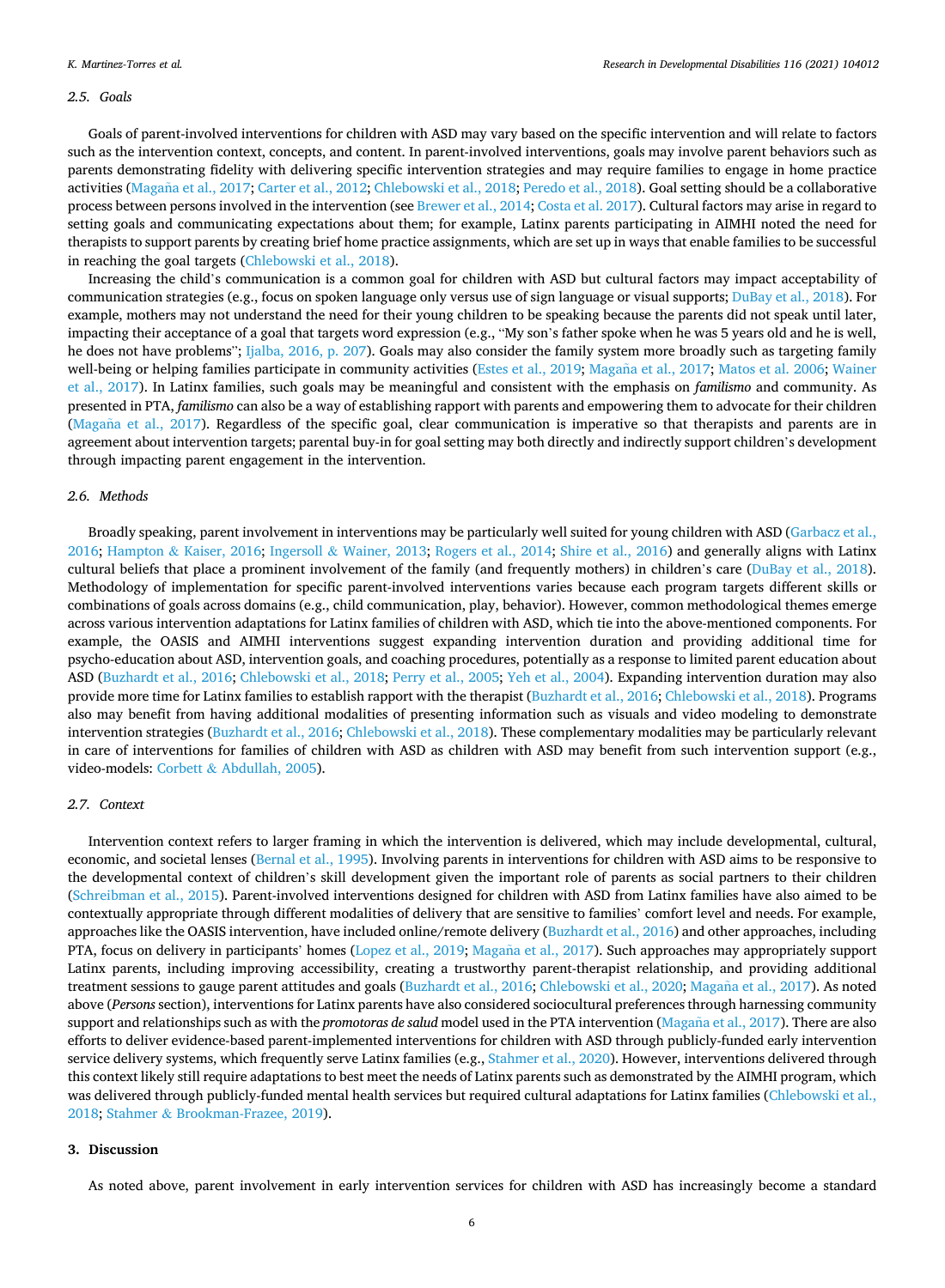#### *K. Martinez-Torres et al.*

practice with benefits to both children and parents ([Garbacz et al., 2016](#page-8-0); Hampton & [Kaiser, 2016;](#page-9-0) Ingersoll & [Wainer, 2013;](#page-9-0) [Rogers](#page-10-0) [et al., 2014](#page-10-0); [Shire et al., 2016](#page-10-0)). The exact nature of parent involvement varies across specific interventions, but ubiquitous approaches include parent education about ASD and intervention approaches, parent coaching in intervention strategy implementation, and/or parents as collaborative partners in intervention goal setting ([Koegel et al., 2019](#page-9-0); [Green et al., 2010](#page-9-0); Ingersoll & [Gergans, 2007](#page-9-0); Ingersoll & [Wainer, 2013;](#page-9-0) [Shire et al., 2016](#page-10-0); [Zwaigenbaum et al., 2015\)](#page-11-0). Despite the plethora of parent-involved interventions for children with ASD, only very few of these interventions have been specifically designed or adapted with consideration of Latinx families' cultural background.

This conceptual synthesis considered cultural components that may impact Latinx parent involvement in interventions for children with ASD. Aligned with the EVM, we noted several areas of particular relevance for parent involvement as culture impacts parenting practices, beliefs, and knowledge, and parents' relationships with their child and service providers. In regard to designing culturallytailored parent-involved interventions for children with ASD, studies to date have particularly noted the importance of considering language of intervention, incorporation of extended family and community, the parent-therapist relationship, acknowledging family history with the diagnostic process, parent knowledge about ASD, and intervention methods. Designing interventions that consider these cultural dimensions may increase parents' and families' participation in intervention and increase intervention efficacy for children with ASD and their parents (e.g., [Buzhardt et al., 2016](#page-8-0); [Chlebowski et al., 2018;](#page-8-0) Magaña [et al., 2017](#page-9-0)). Directly addressing cultural components aligns with the need to make parent-involved interventions for children with ASD more accessible for families by focusing on how to best support family functioning (Stahmer & [Pellacchia, 2015](#page-10-0)). Here we discuss additional elements for consideration when delivering interventions for Latinx families as well as some directions for additional research.

#### *3.1. Providers*

In addition to having evidence-based intervention programs that are culturally adapted for Latinx parents, it is also necessary to have providers who can deliver the intervention. Educating therapists is an important component when offering services to parents and children from the Latinx community or other cultures ([Chlebowski et al., 2018](#page-8-0); [Yu, 2013\)](#page-11-0). Intervention programs may want to include training components or psychoeducational modules for providers in order to strengthen their cultural competency and humility and support their work with Latinx families. For those interventionists who are currently using established programs, it is highly recommended for them to consider different components they might want to modify in order to make their intervention more culturally appropriate. Clinicians can use the EVM to guide their modifications and potentially result in more buy in by parents or caregivers.

As noted previously, whenever possible, families should complete the intervention in their primary language. It can greatly reduce disparities of early services for children if families can communicate appropriately with providers and understand the content in discussion [\(Saha et al., 2007](#page-10-0); [Steinberg et al., 2016](#page-10-0)). In many cases, it may be appropriate for practitioners to provide bilingual instruction. In cases where a family requests monolingual English intervention, clinicians should ensure that the family request for monolingual English intervention is not predicated on a misunderstanding of the literature on monolingual and bilingual intervention. In many locations in the USA, the availability of bilingual or Spanish speaking therapists/providers is limited, but parents can still be encouraged to use their home language when using strategies with their child and be educated about the benefits of maintaining the home language and of bilingualism. For example, interventionists can inform parents about studies demonstrating positive effects of bilingualism for children with ASD in regard to gestures and expressive vocabulary development (Hambly & [Fombonne, 2014](#page-9-0); [Valicenti-Mcdermott et al., 2013\)](#page-10-0). It might also be beneficial to ask parents to reflect on their goals for their child, which likely include supporting the child in communicating with parents and family members. The interventionist can help parents consider if speaking to their child in their native language might increase the amount or quality of their social interactions with each other. In a qualitative study of three multilingual families, parents perceived their interactions with their child with ASD to be stronger when conducted in their native language ([Jegatheesan, 2011](#page-9-0)). Promoting appropriate exposure and educating parents about the evidence in support of bilingualism for children with ASD might increase parents' confidence regarding their language use at home.

Intervention designs could also consider other intervention methods. For example, Latinx parents have expressed interest in parent group approaches (e.g., [DuBay et al., 2018\)](#page-8-0), which could enable more parents access to Spanish-speaking or bilingual therapists. Parent group components can involve psychoeducation and coaching (e.g., reviewing videos and providing feedback), as well as creating a supportive community experience. Alternative delivery approaches such as telehealth could also increase access to linguistically and culturally competent providers; telehealth approaches that include both online didactic training and interactive coaching opportunities are increasingly being evaluated for parent-involved interventions for children with ASD (see the systematic review in [Sutherland et al., 2018\)](#page-10-0). Intervention programs may also partner with community members to deliver care such as in the *promotoras de salud* (community health workers) model ([Lopez et al., 2019](#page-9-0); Magaña [et al., 2017](#page-9-0)).

Taking steps to ensure ongoing communication between therapist and parents may also be critical. As noted in [Chlebowski et al.](#page-8-0) [\(2018\),](#page-8-0) there can be a disconnect between parent and interventionist perceptions of parental involvement and participation in therapeutic sessions. Therefore, interventionists should be encouraged to regularly check in with parents, review expectations, establish goals, and promote participation. This type of communication is especially important at the beginning of the program, because it can promote positive rapport, confidence, and buy-in.

#### *3.2. Heterogeneity*

It is important to recognize that some of the cultural components discussed in this paper might not be applicable to every Latinx community and that the successful integration of these components must take into account the attributes of the specific participating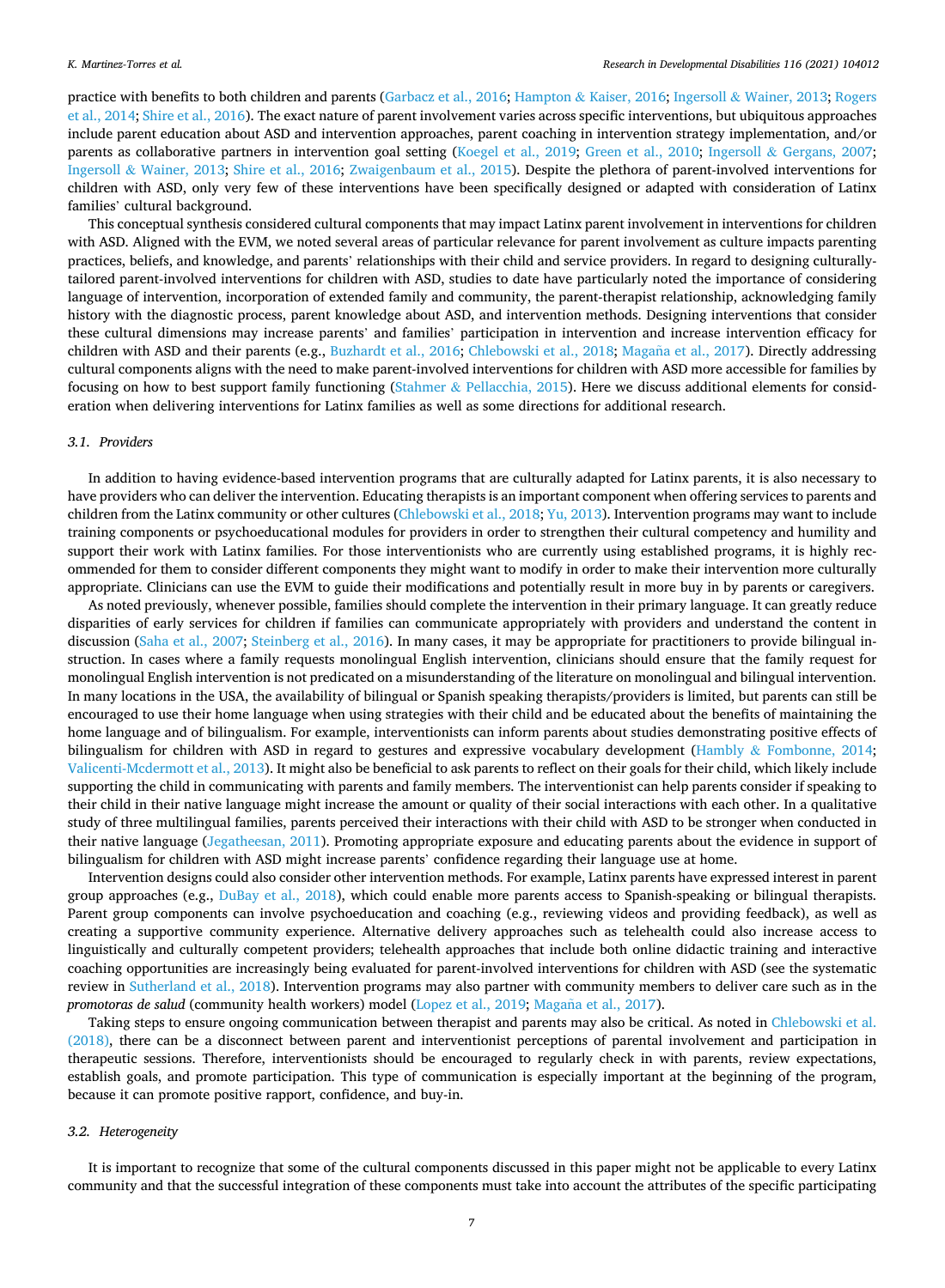community. For example, although modification of language content of interventions might be generally applicable, there may be specific vocabulary or idioms for particular communities that require additional adaptation. At the same time, while the focus of the current paper is Latinx families, some cultural adaptations presented here may be beneficial for families from diverse cultures (e.g., increased psychoeducation; use of video models) but may require culture specific refinements.

#### *3.3. Research directions*

In regard to next steps, while a growing body of research highlights the development process for designing and adapting interventions for parent-involved interventions for children with ASD, there is limited research on the efficacy of specific intervention programs for Latinx parents and their children. Large scale, randomized trials are needed to assess short- and long-term outcomes of specific parent-involved intervention designs for Latinx families of children with ASD. Examples of research outcomes that have been reported for parent involved interventions more generally include increasing positive parent-child interactions, increased parenting efficacy, reduced parent depression, and increased child communication/skill development [\(Lopez et al., 2019](#page-9-0); Magaña [et al., 2017](#page-9-0); [Matos et al., 2009](#page-9-0)). Research over the last several years has highlighted the importance of considering outcomes for both children and parents in ASD interventions and considering the inter relationship between child and family factors in therapeutic outcomes [\(Karst](#page-9-0)  $\&$ [Van Hecke, 2012](#page-9-0)). Outcome measures should target skills or goals that are meaningful for families and thus may involve child (e.g., verbal and nonverbal communication), parent (e.g., stress, efficacy), or community level variables (e.g., service utilization; community participation; community support). Studies investigating the agents of change or active ingredients of interventions are needed in order to determine how cultural components of interventions directly or indirectly impact outcomes for parents and children (e.g., increasing parent knowledge of ASD or utilization of specific intervention strategies; increasing parent-therapist alliance).

There is also potential to expand research into culturally adapted interventions for ASD by considering interventions previously adapted for Latinx families of children with other diagnoses. For example, Parent-Child Interaction Therapy (PCIT; [Matos et al., 2006](#page-9-0)) is a behavior management intervention that has been successfully adapted for Latinx parent-child dyads with children with ADHD [\(Matos et al., 2006](#page-9-0); [Matos et al., 2009](#page-9-0)). PCIT has also been used for behavior challenges in children with ASD ([Lesack et al., 2014](#page-9-0); [Masse et al., 2007](#page-9-0); [Masse et al., 2016;](#page-9-0) [Solomon et al., 2008](#page-10-0)) because it includes parenting strategies such as parental responsiveness to reinforce child positive behaviors that align with intervention approaches in ASD. Thus, researchers could draw upon parent-implemented programs already successfully adapted for Latinx families of children with other conditions and consider if these adapted programs are also appropriate for Latinx families of children with ASD.

Focus should also be given to cultural training programs for providers in order to enhance the skill sets of providers already working with diverse families. For example, as reported by  $Ijalba$  (2016), parents expressed that (some) interventionists are recommending that parents speak to their children in English; this conflicts with best practices, which support bilingualism in service provision ([Lee et al.,](#page-9-0) [2015;](#page-9-0) Velázquez, 2009). Given misconceptions from both interventionists and family members about the use of bilingualism [\(Ijalba,](#page-9-0) [2016\)](#page-9-0), combined with findings from the EVM framework that suggest a need for more psychoeducation in interventions for Latinx families of children with ASD, interventionists could provide education to parents about language development in bilingual homes. The development and evaluation of training programs are needed to help providers acquire and use skills to better support diverse populations.

Additionally, future intervention studies should include diverse populations in their participant cohorts and report demographic information in publications. In a recent extensive literature review of 634 intervention studies for individuals with ASD, 69.7 % of the studies did not report race/ethnicity/nationality ([Steinbrenner et al., 2020](#page-10-0)). Without being provided racial/ethnic demographic information for ASD intervention studies, readers are unable to contextualize study results into their own communities, negatively impacting generalizability.

# **4. Conclusions**

Parent involvement plays an important role in interventions for children with ASD, including in the Latinx community. Parenting and the experiences of parents are impacted by cultural beliefs and knowledge. In order to best support Latinx families' of children with ASD, parent-involved interventions should be adapted based on cultural considerations that impact both the content and methods of the intervention. There is a critical need for additional research into the process and outcomes of these intervention programs in order to increase understanding of how specific cultural dimensions impact intervention participation and efficacy, as well as to improve outcomes and accessibility of evidence-based interventions for Latinx families of children with ASD.

# **Declaration of Competing Interest**

The authors report no declaration of interest.

### **Acknowledgements**

Research reported in this publication as supported in part by awards from the National Institute on Deafness and Other Communication Disorders (R21DC016710) and The National Institute of Mental Health and National Center for Complementary and Integrative Health (R61MH123029) of the National Institute of Health, as well as the National Endowment for the Arts (1863278-38- 20). The content is solely the responsibility of the authors and does not necessarily represent the official views of the National Institute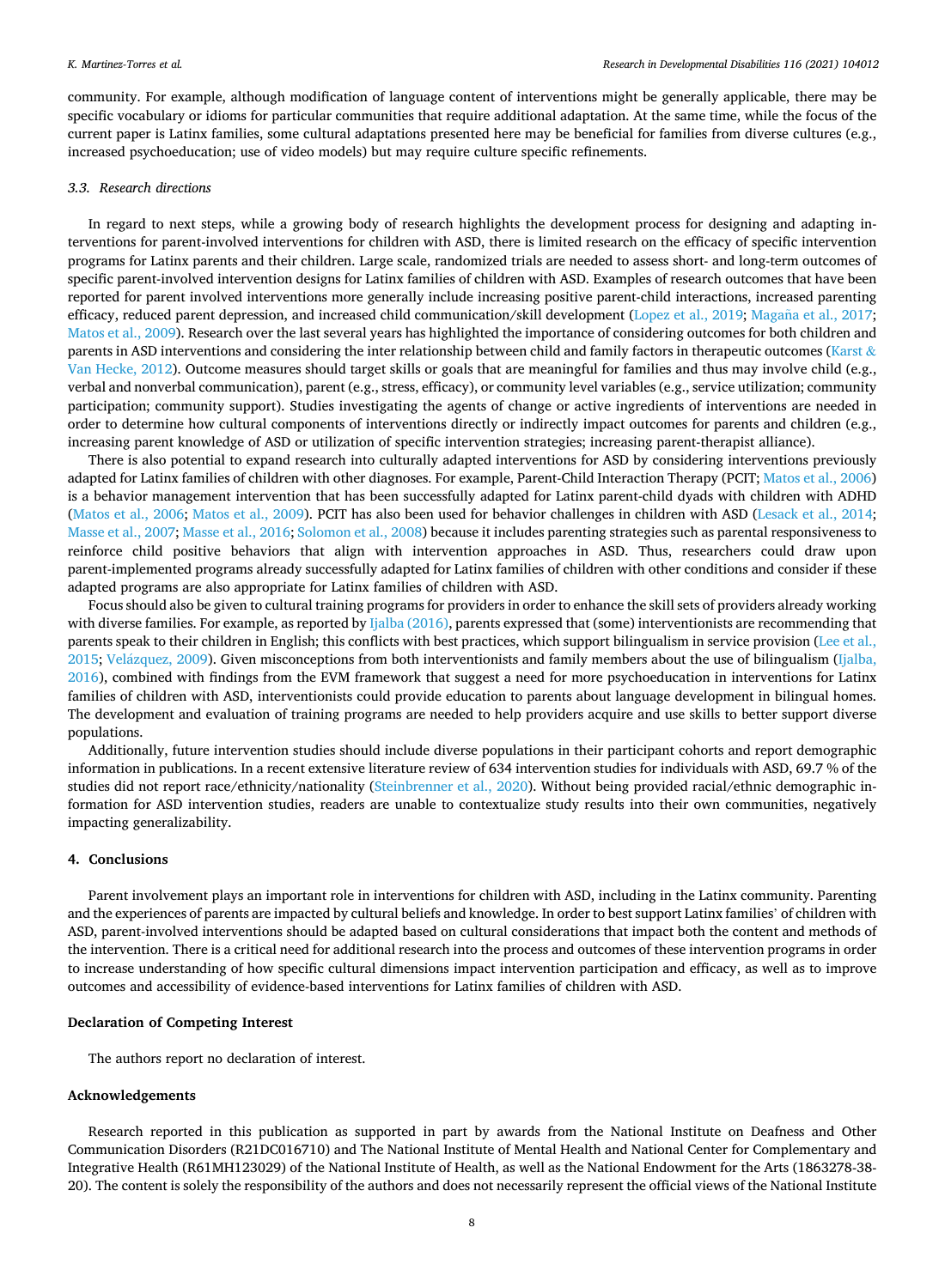<span id="page-8-0"></span>of Health (NIH) or the National Endowment for the Arts (NEA). The NIH and NEA do not guarantee the accuracy or completeness of the information included in this report and are not responsible for any consequence of its use.

#### **References**

- Agazzi, H., Salinas, A., Williams, J., Chiriboga, C. O., & Armstrong, K. (2010). Adaptation of a behavioral parent-training curriculum for Hispanic caregivers: HOT DOCS Español. *Infant Mental Health Journal*, 31(2), 182-201. [https://doi.org/10.1002/imhj.20251.](https://doi.org/10.1002/imhj.20251)
- American Community Survey. (2008). *[Selected population profile in the United States](http://refhub.elsevier.com/S0891-4222(21)00161-X/sbref0010) Hispanic or Latino (1- year estimates)*. Washington, DC: U.S. Census Bureau. American Psychiatric Association. (2018). *What is autism spectrum disorder?*. [https://www.psychiatry.org/patients-families/autism/what-is-autism-spectrum.](https://www.psychiatry.org/patients-families/autism/what-is-autism-spectrum)
- Anez, L., Silva, M., Jr., & Bedregal, L. (2008). Engaging Latinos through the integration of cultural values and motivational interviewing principles. *Professional*
- *Psychology: Research and Practice, 39*, 153–159. [https://doi.org/10.1037/0735-7028.39.2.153.](https://doi.org/10.1037/0735-7028.39.2.153)
- Arim, R. G., Garner, R. E., Brehaut, J. C., Lach, L. M., MacKenzie, M. J., Rosenbaum, P. L., & Kohen, D. E. (2012). Contextual influences of parenting behaviors for children with neurodevelopmental disorders: Results from a Canadian national survey. *Disability and Rehabilitation, 34*(26), 2222–2233. [https://doi.org/10.3109/](https://doi.org/10.3109/09638288.2012.680650) [09638288.2012.680650](https://doi.org/10.3109/09638288.2012.680650).
- Ayón, C., & Naddy, M. B. G. (2013). Latino immigrant families' social support networks: Strengths and limitations during a time of stringent immigration legislation and economic insecurity. *Journal of Community Psychology, 41*(3), 359–377. [https://doi.org/10.1002/jcop.21542.](https://doi.org/10.1002/jcop.21542)
- Ayón, C., Marsiglia, F. F., & Bermudez-Parsai, M. (2010). Latino family mental health: Exploring the role of discrimination and familismo. *Journal of Community Psychology, 38*(6), 742–756. [https://doi.org/10.1002/jcop.20392.](https://doi.org/10.1002/jcop.20392)
- Bauermeister, J. J. (2016). Parental behavior training and Latino/Hispanic children with ADHD and/or disruptive behaviors. *The ADHD Report, 24*(8), 9–14. [https://](https://doi.org/10.1521/adhd.2016.24.8.9) [doi.org/10.1521/adhd.2016.24.8.9.](https://doi.org/10.1521/adhd.2016.24.8.9)
- Baumann, A. A., Powell, B. J., Kohl, P. L., Tabak, R. G., Penalba, V., Proctor, E. E., Domenech-Rodriguez, M. M., & Cabassa, L. J. (2015). Cultural adaptation and implementation of evidence-based parent-training: A systematic review and critique of guiding evidence. *Children and Youth Services Review, 53*, 113–120. [https://](https://doi.org/10.1016/j.childyouth.2015.03.025) [doi.org/10.1016/j.childyouth.2015.03.025](https://doi.org/10.1016/j.childyouth.2015.03.025).
- Bernal, G., Bonilla, J., & Bellido, C. (1995). Ecological validity and cultural sensitivity for outcome research: Issues for the cultural adaptation and development of psychosocial treatments with Hispanics. *Journal of Abnormal Child Psychology, 23*, 67–82. [https://doi.org/10.1007/BF01447045.](https://doi.org/10.1007/BF01447045)
- Blanche, E. I., Diaz, J., Barretto, T., & Cermak, S. A. (2015). Caregiving experiences of Latino families with children with autism spectrum disorder. *The American Journal of Occupational Therapy, 69*(5).<https://doi.org/10.5014/ajot.2015.017848>, 6905185010p1–6905185010p11.
- Brewer, K., Pollock, N., & Wright, F. V. (2014). Addressing the challenges of collaborative goal setting with children and their families. *Physical & Occupational Therapy in Pediatrics, 34*(2), 138–152. [https://doi.org/10.3109/01942638.2013.794187.](https://doi.org/10.3109/01942638.2013.794187)
- Buzhardt, J., Rusinko, L., Heitzman-Powell, L., Trevino-Maack, S., & McGrath, A. (2016). Exploratory evaluation and initial adaptation of a parent training program for Hispanic families of children with autism. *Family Process, 55*(1), 107–122. <https://doi.org/10.1111/famp.12146>.
- Cabrera, N. J., Cook, G. A., McFadden, K. E., & Bradley, R. H. (2012). Father residence and father-child relationship quality: Peer relationships and externalizing behavioral problems. *Family Science, 2*(2), 109–119. <https://doi.org/10.1080/19424620.2011.639143>.
- Calzada, E. J. (2010). Bringing culture into parent training with Latinos. *Cognitive and Behavioral Practice, 17*(2), 167–175. [https://doi.org/10.1016/j.](https://doi.org/10.1016/j.cbpra.2010.01.003) [cbpra.2010.01.003](https://doi.org/10.1016/j.cbpra.2010.01.003).
- Calzada, E. J., & Eyberg, S. M. (2002). Self-reported parenting practices in Dominican and Puerto Rican mothers of young children. *Journal of Clinical Child and Adolescent Psychology, 31*(3), 354–363. <https://doi.org/10.1207/153744202760082612>.
- Carter, E. W., Swedeen, B., & Moss, C. K. (2012). Engaging youth with and without significant disabilities in inclusive: Service learning. *TEACHING Exceptional Children, 44*(5), 46–54. [https://doi.org/10.1177/004005991204400505.](https://doi.org/10.1177/004005991204400505)
- Castro, F. G., Barrera, M., Jr, & Holleran Steiker, L. K. (2010). Issues and challenges in the design of culturally adapted evidence-based interventions. *Annual Review of Clinical Psychology, 6*, 213–239. [https://doi.org/10.1146/annurev-clinpsy-033109-132032.](https://doi.org/10.1146/annurev-clinpsy-033109-132032)
- [Chambless, D., Sanderson, W., Shoham, V., Johnson, S., Pope, K., Crits-Christoph, P., Baker, B., Johnson, B., Woody, S. R., Sue, S., Beutler, L., Williams, D., &](http://refhub.elsevier.com/S0891-4222(21)00161-X/sbref0095)  [Mccurry, S. \(1996\). An update on empirically validated therapies.](http://refhub.elsevier.com/S0891-4222(21)00161-X/sbref0095) *The Clinical Psychologist, 51*(1), 5–18.
- Child Trends. (2018). *Racial and ethnic composition of the child population*. [https://www.childtrends.org/indicators/racialand-ethnic-composition-of-the](https://www.childtrends.org/indicators/racialand-ethnic-composition-of-the-childpopulation)[childpopulation.](https://www.childtrends.org/indicators/racialand-ethnic-composition-of-the-childpopulation)
- Chlebowski, C., Magaña, S., Wright, B., & Brookman-Frazee, L. (2018). Implementing an intervention to address challenging behaviors for autism spectrum disorder in publicly-funded mental health services: Therapist and parent perceptions of delivery with Latinx families. *Cultural Diversity & Ethnic Minority Psychology, 24*(4), 552–563. [https://doi.org/10.1037/cdp0000215.](https://doi.org/10.1037/cdp0000215)
- Chlebowski, C., Hurwich-Reiss, E., Wright, B., & Brookman-Frazee, L. (2020). Using stakeholder perspectives to guide systematic adaptation of an autism mental health intervention for Latinx families: A qualitative study. *Journal of Community Psychology, 48*(4), 1194–1214. <https://doi.org/10.1002/jcop.22296>.
- Cohen, A. L., & Christakis, D. A. (2006). Primary language of parent is associated with disparities in pediatric preventive care. *The Journal of Pediatrics, 148*(2), 254–258. <https://doi.org/10.1016/j.jpeds.2005.10.046>.
- Conner, C., Baker, D. L., & Allor, J. H. (2020). Multiple language exposure for children with autism spectrum disorder from culturally and linguistically diverse communities. *Bilingual Research Journal, 43*(3), 286–303. <https://doi.org/10.1080/15235882.2020.1799885>.
- Corbett, B. A., & Abdullah, M. (2005). Video modeling: Why does it work for children with autism? *Journal of Early and Intensive Behavior Intervention, 2*(1), 2–8. [https://doi.org/10.1037/h0100294.](https://doi.org/10.1037/h0100294)
- Costa, U. M., Brauchle, G., & Kennedy-Behr, A. (2017). Collaborative goal setting with and for children as part of therapeutic intervention. *Disability and Rehabilitation, 39*(16), 1589–1600. <https://doi.org/10.1080/09638288.2016.1202334>.
- Dawson, G., Rogers, S., Munson, J., Smith, M., Winter, J., Greenson, J., … Varley, J. (2010). Randomized, controlled trial of an intervention for toddlers with autism: The early start Denver model. *Pediatrics, 125*(1), e17–e23. [https://doi.org/10.1542/peds.2009-0958.](https://doi.org/10.1542/peds.2009-0958)
- DuBay, M., Watson, L. R., & Zhang, W. (2018). In search of culturally appropriate autism interventions: Perspectives of Latino caregivers. *Journal of Autism and Developmental Disorders, 48*(5), 1623–1639. [https://doi.org/10.1007/s10803-017-3394-3398.](https://doi.org/10.1007/s10803-017-3394-3398)
- Dumas, G., Lachat, F., Martinerie, J., Nadel, J., & George, N. (2011). From social behavior to brain synchronization: Review and perspectives in hyperscanning. *IRBM, 32*(1), 48–53. <https://doi.org/10.1016/j.irbm.2011.01.002>.
- [Elder, J. H. \(2016\). Assisting parents in adapting and making decisions regarding the most efficacious treatment options. In E. Giarelli, & K. M. Fisher \(Eds.\),](http://refhub.elsevier.com/S0891-4222(21)00161-X/sbref0150) *Integrated [health care for people with autism spectrum disorders: Interdisciplinary planning and delivery of care](http://refhub.elsevier.com/S0891-4222(21)00161-X/sbref0150) (pp. 173-192). Springfield, IL: Charles C. Thomas, Publishers Ltd,* [2016](http://refhub.elsevier.com/S0891-4222(21)00161-X/sbref0150).
- Elder, J. H., Kreider, C. M., Brasher, S. N., & Ansell, M. (2017). Clinical impact of early diagnosis of autism on the prognosis and parent-child relationships. *Psychology Research and Behavior Management, 10*, 283–292.<https://doi.org/10.2147/PRBM.S117499>.
- Estes, A., Swain, D. M., & MacDuffie, K. E. (2019). The effects of early autism intervention on parents and family adaptive functioning. *Pediatric Medicine (Hong Kong, China), 2*, 21. <https://doi.org/10.21037/pm.2019.05.05>.
- Ferrer-Wreder, L., Snudell, K., & Mansoory, S. (2012). Tinkering with perfection: Theory development in the intervention cultural adaptation field. *Child & Youth Care Forum, 41*, 149–171. [https://doi.org/10.1007/s10566-011-9162-6.](https://doi.org/10.1007/s10566-011-9162-6)
- Frayne, S. M., Burns, R. B., Hardt, E. J., Rosen, A. K., & Moskowitz, M. A. (1996). The exclusion of non-English-speaking persons from research. *Journal of General Internal Medicine, 11*(1), 39–43. <https://doi.org/10.1007/BF02603484>.
- Garbacz, S. A., McIntyre, L. L., & Santiago, R. T. (2016). Family involvement and parent teacher relationships for students with autism spectrum disorders. *School Psychology Quarterly, 31*(4), 478–490. <https://doi.org/10.1037/spq0000157>.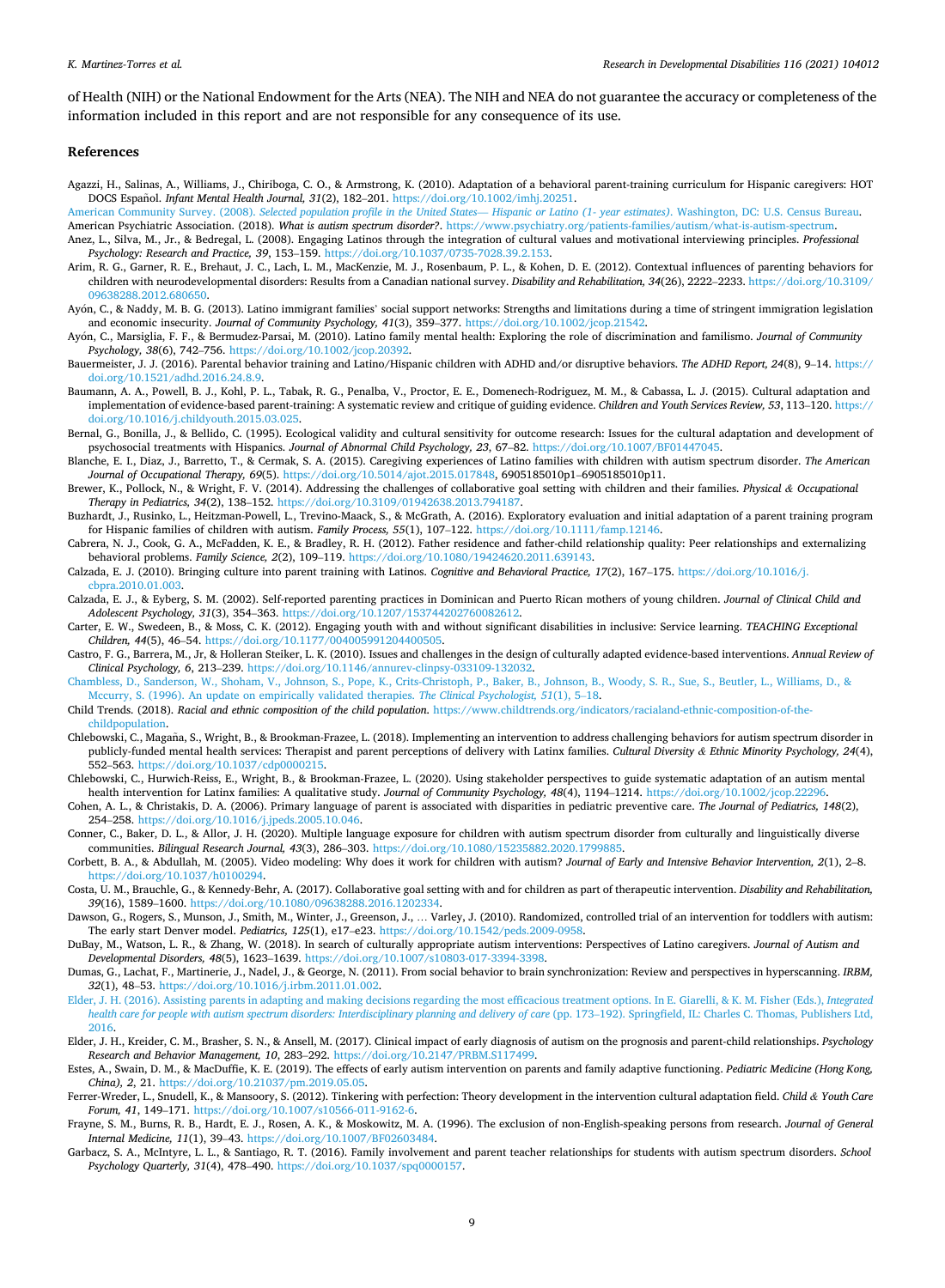- <span id="page-9-0"></span>Green, J., Charman, T., McConachie, H., Aldred, C., Slonims, V., Howlin, P., Le Couteur, A., Leadbitter, K., Hudry, K., Byford, S., Barrett, B., Temple, K., Macdonald, W., Pickles, A., & PACT Consortium. (2010). Parent-mediated communication-focused treatment in children with autism (PACT): A randomised controlled trial. *Lancet (London, England), 375*(9732), 2152–2160. [https://doi.org/10.1016/S0140-6736\(10\)60587-60589.](https://doi.org/10.1016/S0140-6736(10)60587-60589)
- Hall, G. C. N. (2001). Psychotherapy with ethnic minorities: Empirical, ethical, and conceptual issues. *Journal of Consulting and Clinical Psychology, 69*(3), 502–510. <https://doi.org/10.1037//0022-006x.69.3.502>.
- Hambly, C., & Fombonne, E. (2012). The impact of bilingual environments on language development in children with autism spectrum disorders. *Journal of Autism and Developmental Disorders, 42*(7), 1342–1352. <https://doi.org/10.1007/s10803-011-1365-z>.
- Hambly, C., & Fombonne, E. (2014). Factors influencing bilingual expressive vocabulary size in children with autism spectrum disorders. *Research in Autism Spectrum Disorders, 8*(9), 1079–1089.<https://doi.org/10.1016/j.rasd.2014.05.013>.
- Hampton, L. H., & Kaiser, A. P. (2016). Intervention effects on spoken-language outcomes for children with autism: A systematic review and meta-analysis. *Journal of Intellectual Disability Research, 60*(5), 444–463. [https://doi.org/10.1111/jir.12283.](https://doi.org/10.1111/jir.12283)
- Hampton, S., Rabagliati, H., Sorace, A., & Fletcher-Watson, S. (2017). Autism and bilingualism: A qualitative interview study of parents' perspectives and experiences. *Journal of Speech, Language, and Hearing Research, 60*(2), 435–446. [https://doi.org/10.1044/2016\\_JSLHR-L-15-0348.](https://doi.org/10.1044/2016_JSLHR-L-15-0348)
- Hou, R. (2013). Proverbs reveal culture diversity. *Cross-cultural Communication, 9*, 31–35. <https://doi.org/10.3968/J.CCC.1923670020130902.1346>.

Huer, M., Parette, P., & Saenz, T. (2001). Conversations with Mexican Americans regarding children with disabilities and augmentative and alternative

- communication. *Communication Disorders Quarterly, 22*(4), 197–206. [https://doi.org/10.1177/152574010102200405.](https://doi.org/10.1177/152574010102200405) Ijalba, E. (2016). Hispanic immigrant mothers of young children with autism spectrum disorders: How do they understand and cope with autism? *American Journal of Speech-Language Pathology, 25*(2), 200–213. [https://doi.org/10.1044/2015\\_AJSLP13-0017](https://doi.org/10.1044/2015_AJSLP13-0017).
- Ingersoll, B., & Gergans, S. (2007). The effect of a parent-implemented imitation intervention on spontaneous imitation skills in young children with autism. *Research in Developmental Disabilities, 28*(2), 163–175. <https://doi.org/10.1016/j.ridd.2006.02.004>.
- Ingersoll, B., & Wainer, A. (2013). Initial efficacy of project imPACT: A parent mediated social communication intervention for young children with ASD. *Journal of Autism and Developmental Disorders, 43*(12).<https://doi.org/10.1007/s10803-013-1840-1849>.
- Jegatheesan, B. (2011). Multilingual development in children with autism: Perspectives of South Asian Muslim immigrant parents on raising a child with a communicative disorder in multilingual contexts. *Bilingual Research Journal, 34*, 185–200. [https://doi.org/10.1080/15235882.2011.597824.](https://doi.org/10.1080/15235882.2011.597824)
- Karst, J. S., & Van Hecke, A. V. (2012). Parent and family impact of autism spectrum disorders: A review and proposed model for intervention evaluation. *Clinical Child and Family Psychology Review, 15*(3), 247–277. [https://doi.org/10.1007/s10567-012-0119-6.](https://doi.org/10.1007/s10567-012-0119-6)
- Koegel, L. (2000). Interventions to facilitate communication in autism. *Journal of Autism and Developmental Disorders, 30*(5), 383–391. [https://doi.org/10.1023/a:](https://doi.org/10.1023/a:1005539220932) [1005539220932.](https://doi.org/10.1023/a:1005539220932)
- Koegel, R. L., Bimbela, A., & Schreibman, L. (1996). Collateral effects of parent training on family interactions. *Journal of Autism and Developmental Disorders, 26*, 347–359. [https://doi.org/10.1007//BF02172479.](https://doi.org/10.1007//BF02172479)

[Koegel, L. K., Oliver, K., & Koegel, R. L. \(2019\).](http://refhub.elsevier.com/S0891-4222(21)00161-X/sbref0255) *Parent education in pivotal response treatment*. Baltimore: Brookes Publishing Company.

- Lau, A. (2006). Making the case for selective and directed cultural adaptations of evidence-based treatments: Examples from parent training. *Clinical Psychology: Science and Practice, 13*(4), 295–310. [https://doi.org/10.1111/j.1468-2850.2006.00042.x.](https://doi.org/10.1111/j.1468-2850.2006.00042.x)
- Lee, M., Shetgiri, R., Barina, A., Tillitski, J., & Flores, G. (2015). Raising bilingual children: A qualitative study of parental attitudes, beliefs, and intended behaviors. *Hispanic Journal of Behavioral Sciences, 34*(4), 503–521. [https://doi.org/10.1177/0739986315602669.](https://doi.org/10.1177/0739986315602669)
- Lesack, R., Bearss, K., Celano, M., & Sharp, W. (2014). Parent–Child Interaction Therapy and autism spectrum disorder: Adaptations with a child with severe developmental delays. *Clinical Practice in Pediatric Psychology, 2*(1), 68–82. [https://doi.org/10.1037/cpp0000047.](https://doi.org/10.1037/cpp0000047)
- Liptak, G. S., Benzoni, L. B., Mruzek, D. W., Nolan, K. W., Thingvoll, M. A., Wade, C. M., & Fryer, G. E. (2008). Disparities in diagnosis and access to health services for children with autism: Data from the National Survey of Children's Health. *Journal of Developmental and Behavioral Pediatrics, 29*(3), 152–160. [https://doi.org/](https://doi.org/10.1097/DBP.0b013e318165c7a0) [10.1097/DBP.0b013e318165c7a0](https://doi.org/10.1097/DBP.0b013e318165c7a0).
- Lobar, S. L. (2014). Family adjustment across cultural groups in autistic spectrum disorders. *Advances in Nursing Science, 37*(2), 174–186. [https://doi.org/10.1097/](https://doi.org/10.1097/ANS.0000000000000026) [ANS.0000000000000026](https://doi.org/10.1097/ANS.0000000000000026).
- Lopez, K., Magaña, S., Morales, M., & Iland, E. (2019). Parents taking action: Reducing disparities through a culturally informed intervention for Latinx parents of children with autism. *Journal of Ethnic & Cultural Diversity in Social Work, 28*(1), 31–49. <https://doi.org/10.1080/15313204.2019.1570890>.
- Maenner, M. J., Shaw, K. A., Baio, J., & Washington, A. (2016). Prevalence of Autism Disorder among children aged 8 years. *Autism and Developmental Disabilities Monitoring Network, 67*(6), 1–23. [https://doi.org/10.15585/mmwr.ss6904a1.](https://doi.org/10.15585/mmwr.ss6904a1)
- Magaña, S., Lopez, K., Aguinaga, A., & Morton, H. (2013). Access to diagnosis and treatment services among Latino children with autism spectrum disorders. *Intellectual and Developmental Disabilities, 51*(3), 141–153. [https://doi.org/10.1352/1934-9556-51.3.141.](https://doi.org/10.1352/1934-9556-51.3.141)
- Magaña, S., Lopez, K., & Machalicek, W. (2017). Parents taking action: A psycho educational intervention for Latino parents of children with autism spectrum disorder. *Family Process, 56*(1), 59–74. <https://doi.org/10.1111/famp.12169>.
- Mandell, D. S., Wiggins, L. D., Carpenter, L. A., Daniels, J., DiGuiseppi, C., Durkin, M. S., … Kirby, R. S. (2009). Racial/ethnic disparities in the identification of children with autism spectrum disorders. *American Journal of Public Health, 99*(3), 493–498. [https://doi.org/10.2105/AJPH.2007.131243.](https://doi.org/10.2105/AJPH.2007.131243)
- Mason, S., Hussain-Gambles, M., Leese, B., Atkin, K., & Brown, J. (2003). Representation of South Asian people in randomised clinical trials: Analysis of trials' data. *BMJ, 326*(7401), 1244–1245. <https://doi.org/10.1136/bmj.326.7401.1244>.
- Masse, J., Mcneil, C., Wagner, S., & Quetsch, L. (2016). Examining the efficacy of parent–child interaction therapy with children on the Autism Spectrum. *Journal of Child and Family Studies, 25*(8), 2508–25050. <https://doi.org/10.1007/s10826-016-0424-7>.
- Masse, J., Mcneil, C., Wagner, S., & Chorney, D. (2007). Parent child interaction therapy and high functioning Autism: A conceptual overview. *Journal of Early and Intensive Behavior Intervention, 4*(4), 714–735. [https://doi.org/10.1037/h0100402.](https://doi.org/10.1037/h0100402)
- Matos, M., Torres, R., Santiago, R., Jurado, M., & Rodríguez, I. (2006). Adaptation of parent-child interaction therapy for Puerto Rican families: A preliminary study. *Family Process, 45*(2), 205–222. [https://doi.org/10.1111/j.1545-5300.2006.00091.x.](https://doi.org/10.1111/j.1545-5300.2006.00091.x)
- Matos, M., Bauermeister, J. J., & Bernal, G. (2009). Parent-child interaction therapy for Puerto Rican preschool children with ADHD and behavior problems: A pilot efficacy study. *Family Process, 48*(2), 232–252. [https://doi.org/10.1111/j.1545-5300.2009.01279.x.](https://doi.org/10.1111/j.1545-5300.2009.01279.x)
- McConachie, H., & Diggle, T. (2007). Parent implemented early intervention for young children with autism spectrum disorder: A systematic review. *Journal of Evaluation in Clinical Practice, 13*(1), 120–129. <https://doi.org/10.1111/j.1365-2753.2006.00674.x>.
- McDaniel, J., Benítez-Barrera, C. R., Soares, A. C., Vargas, A., & Camarata, S. (2019). Bilingual versus monolingual vocabulary instruction for bilingual children with hearing loss. *The Journal of Deaf Studies and Deaf Education, 24*(2), 142–160. [https://doi.org/10.1093/deafed/eny042.](https://doi.org/10.1093/deafed/eny042)
- Meadan, H., Ostrosky, M., Zaghlawan, H., & Yu, S. (2009). Promoting the social and communicative behavior of young children with autism spectrum disorders: A review of parent-implemented intervention studies. *Topics in Early Childhood Special Education, 29*(2), 90–104. <https://doi.org/10.1177/0271121409337950>.
- Murray, S., & Buller, A. M. (2007). Exclusion on grounds of language ability a reporting gap in health services research? *Journal of Health Services Research & Policy, 12*  (4), 205–208. <https://doi.org/10.1258/135581907782101642>.
- National Alliance for Hispanic Health. (2004). *[Delivering preventive health care to Hispanics: A manual for providers](http://refhub.elsevier.com/S0891-4222(21)00161-X/sbref0355)* (pp. 29–30). U.S Department of Health and Human [Services, Health Resources and Services Administration.](http://refhub.elsevier.com/S0891-4222(21)00161-X/sbref0355)
- Núnez, ˜ G., & Tejero Hughes, M. (2018). Latina mothers' perceptions and experiences of home-based speech and language therapy. *Perspectives of the ASHA Special Interest Groups, 3*(14), 40–56. [https://doi.org/10.1044/persp3.SIG14.40.](https://doi.org/10.1044/persp3.SIG14.40)
- Palmer, R. F., Walker, T., Mandell, D., Bayles, B., & Miller, C. S. (2010). Explaining low rates of autism among Hispanic schoolchildren in Texas. *American Journal of Public Health, 100*(2), 270–272. [https://doi.org/10.2105/AJPH.2008.150565.](https://doi.org/10.2105/AJPH.2008.150565)
- Park, S. H., Demetriou, E. A., Pepper, K. L., Song, Y., Thomas, E. E., Hickie, I. B., … Guastella, A. J. (2019). Validation of the 36-item and 12-item self-report World Health Organization Disability Assessment Schedule II (WHODAS-II) in individuals with autism spectrum disorder. *Autism, 12*(7), 1101–1111. [https://doi.org/](https://doi.org/10.1002/aur.2115) [10.1002/aur.2115.](https://doi.org/10.1002/aur.2115)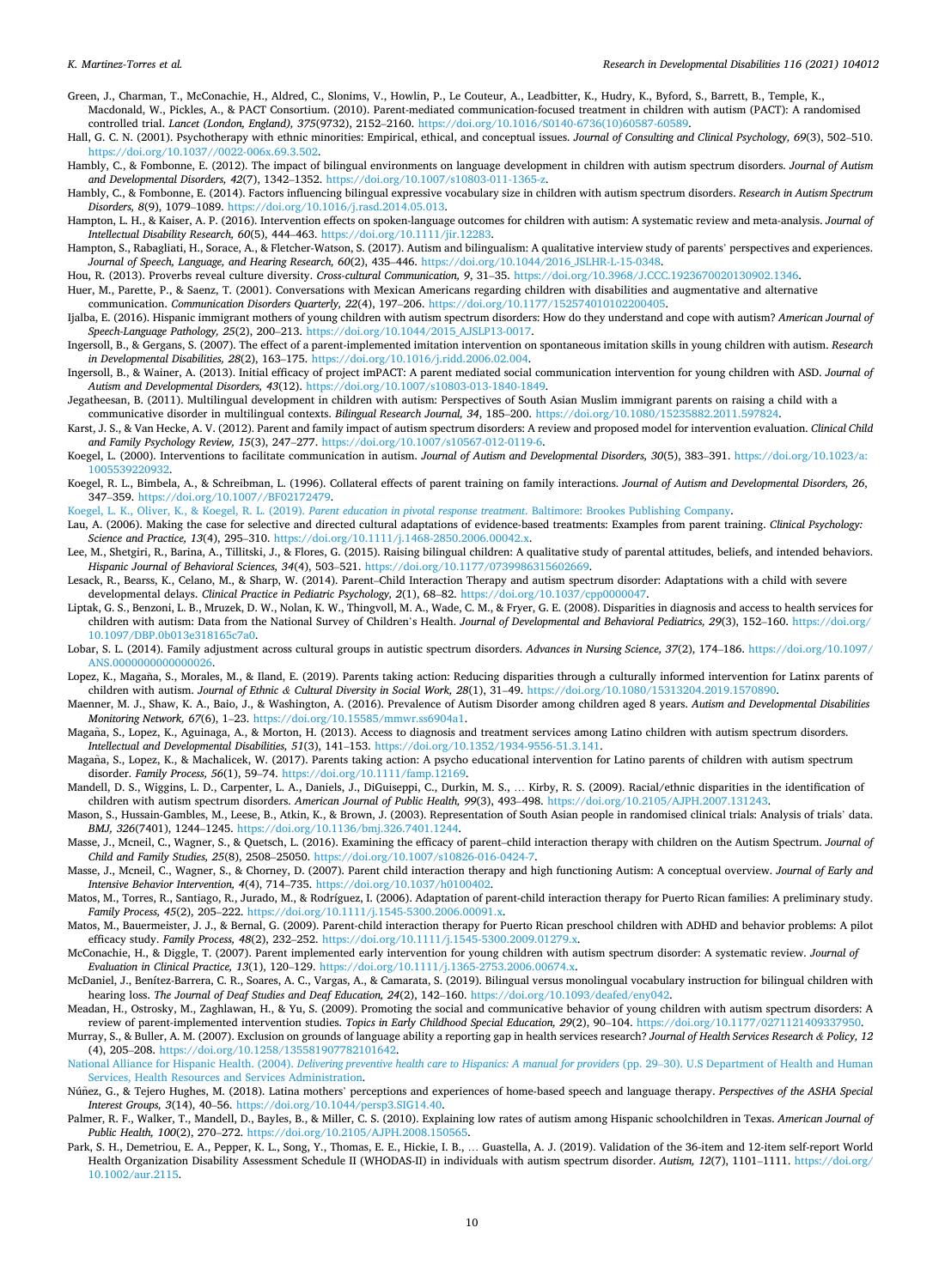- <span id="page-10-0"></span>Parra Cardona, J. R., Domenech-Rodriguez, M., Forgatch, M., Sullivan, C., Bybee, D., Holtrop, K., … Bernal, G. (2012). Culturally adapting an evidence-based parenting intervention for Latino immigrants: The need to integrate fidelity and cultural relevance. *Family Process, 51*(1), 56–72. [https://doi.org/10.1111/j.1545-](https://doi.org/10.1111/j.1545-5300.2012.01386.x) [5300.2012.01386.x](https://doi.org/10.1111/j.1545-5300.2012.01386.x).
- Parsai, M., Voisine, S., Marsiglia, F. F., Kulis, S., & Nieri, T. (2009). The protective and risk effects of parents and peers on substance use, attitudes and behaviors of Mexican and Mexican American female and male adolescents. *Youth & Society, 40*(3), 353–376. [https://doi.org/10.1177/0044118X08318117.](https://doi.org/10.1177/0044118X08318117)
- Pennefather, J., Hieneman, M., Raulston, T., & Caraway, N. (2018). Evaluation of an online training program to improve family routines, parental well-being, and the behavior of children with autism. *Research in Autism Spectrum Disorders*, 54. <https://doi.org/10.1016/j.rasd.2018.06.006>.
- Peredo, T. N., Zelaya, M. I., & Kaiser, A. P. (2018). Teaching low-income Spanish speaking caregivers to implement EMT en Español with their young children with language impairment: A pilot study. American Journal of Speech-Language Pathology, 27(1), 136-153. https://doi.org/10.1044/2017 AJSLP-16-0228.
- Perry, C. E., Hatton, D., & Kendall, J. (2005). Latino parents' accounts of attention deficit hyperactivity disorder. *Journal of Transcultural Nursing, 16*(4), 312–321. <https://doi.org/10.1177/1043659605278938>.
- Prescott, R. J., Counsell, C. E., Gillespie, W. J., Grant, A. M., Russell, I. T., Kiauka, S., Colthart, I. R., Ross, S., Shepherd, S. M., & Russell, D. (1999). Factors that limit the quality, number and progress of randomised controlled trials. *Health Technology Assessment (Winchester, England), 3*(20), 1–143. [https://doi.org/10.3310/](https://doi.org/10.3310/hta3200)  [hta3200](https://doi.org/10.3310/hta3200).
- Reeder, J., & Morris, J. (2018). The importance of the therapeutic relationship when providing information to parents of children with long-term disabilities: The views and experiences of UK pediatric therapists. *Journal of Child Health Care, 22*(3), 371–381. [https://doi.org/10.1177/1367493518759239.](https://doi.org/10.1177/1367493518759239)
- Rogers, S. J., Vismara, L., Wagner, A. L., McCormick, C., Young, G., & Ozonoff, S. (2014). Autism treatment in the first year of life: A pilot study of infant start, a parent implemented intervention for symptomatic infants. *Journal of Autism and Developmental Disorders, 44*(12), 2981–2995. [https://doi.org/10.1007/s10803-014-](https://doi.org/10.1007/s10803-014-2202-y)  [2202-y.](https://doi.org/10.1007/s10803-014-2202-y)
- [Saddhono, K. H., Widodo, S., Suwandi, S., & Mohamad, B. \(2019\). Investigating the traditional proverbs and their impact on cultural identity and communication:](http://refhub.elsevier.com/S0891-4222(21)00161-X/sbref0415) Lessons from the Madurese community. *[Journal of Advanced Research in Dynamical and Control Systems, 11](http://refhub.elsevier.com/S0891-4222(21)00161-X/sbref0415)*, 846–857.
- Saha, S., Fernandez, A., & Perez-Stable, E. (2007). Reducing language barriers and racial/ethnic disparities in health care: An investment in our future. *Journal of General Internal Medicine, 22*(2), 371–372. [https://doi.org/10.1007/s11606-007-0372-4.](https://doi.org/10.1007/s11606-007-0372-4)
- Schreibman, L., Dawson, G., Stahmer, A. C., Landa, R., Rogers, S. J., McGee, G. G., … Halladay, A. (2015). Naturalistic developmental behavioral Interventions: Empirically validated treatments for autism spectrum disorder. *Journal of Autism and Developmental Disorders, 45*(8), 2411–2428. [https://doi.org/10.1007/](https://doi.org/10.1007/s10803-015-2407-8)  [s10803-015-2407-8](https://doi.org/10.1007/s10803-015-2407-8).

[Schuster, E. \(1998\). Proverbs: A path to understanding different cultures.](http://refhub.elsevier.com/S0891-4222(21)00161-X/sbref0430) *Journal of Extension, 36*(1). ISSN 1077-5315.

- Sheikh, A. (2006). Why are ethnic minorities under-represented in US research studies? *PLoS Medicine, 63*(612), 342–343. [https://doi.org/10.1371/journal.](https://doi.org/10.1371/journal.pmed.0030049)  [pmed.0030049.](https://doi.org/10.1371/journal.pmed.0030049)
- Shire, S. Y., Gulsrud, A., & Kasari, C. (2016). Increasing responsive parent-child interactions and joint engagement: Comparing the influence of parent-mediated intervention and parent psychoeducation. *Journal of Autism and Developmental Disorders, 46*(5), 1737–1747. [https://doi.org/10.1007/s10803-016-2702-z.](https://doi.org/10.1007/s10803-016-2702-z)
- Smetana, J. G. (2017). Current research on parenting styles, dimensions, and beliefs. *Current Opinion in Psychology, 15*, 19–25. [https://doi.org/10.1016/j.](https://doi.org/10.1016/j.copsyc.2017.02.012) [copsyc.2017.02.012](https://doi.org/10.1016/j.copsyc.2017.02.012).
- Solish, A., & Perry, A. (2008). Parents' involvement in their children's behavioral intervention programs: Parent and therapist perspectives. *Research in Autism Spectrum Disorders, 2*(4), 728–738. [https://doi.org/10.1016/j.rasd.2008.03.001.](https://doi.org/10.1016/j.rasd.2008.03.001)
- Solomon, M., Ono, M., Timmer, S., & Goodlin-Jones, B. (2008). The effectiveness of parent-child interaction therapy for families of children on the autism spectrum. *Journal of Autism and Developmental Disorders, 38*(9), 1767–1776. [https://doi.org/10.1007/s10803-008-0567-5.](https://doi.org/10.1007/s10803-008-0567-5)
- Stahmer, A., & Brookman-Frazee, L. (2019). Utilizing community-based implementation trials to advance understanding of service disparities in autism spectrum disorder. *Global Pediatric Health, 6*, Article 2333794X19854939. [https://doi.org/10.1177/2333794X19854939.](https://doi.org/10.1177/2333794X19854939)
- Stahmer, A. C., & Pellecchia, M. (2015). Moving towards a more ecologically valid model of parent-implemented interventions in autism. *Autism, 19*(3), 259–261. <https://doi.org/10.1177/1362361314566739>.
- Stahmer, A. C., Rieth, S. R., Dickson, K. S., Feder, J., Burgeson, M., Searcy, K., & Brookman-Frazee, L. (2020). Project ImPACT for Toddlers: Pilot outcomes of a community adaptation of an intervention for autism risk. *Autism, 24*(3), 617–632. <https://doi.org/10.1177/1362361319878080>.
- Steinberg, E. M., Valenzuela-Araujo, D., Zickafoose, J. S., Kieffer, E., & DeCamp, L. R. (2016). The "battle" of managing language barriers in health care. *Clinical Pediatrics, 55*(14), 1318–1327. [https://doi.org/10.1177/0009922816629760.](https://doi.org/10.1177/0009922816629760)
- [Steinbrenner, J. R., Hume, K., Odom, S. L., Morin, K. L., Nowell, S. W., Tomaszewski, B.,](http://refhub.elsevier.com/S0891-4222(21)00161-X/sbref0480) … Savage, M. N. (2020). Evidence-based practices for children, youth, and young adults with autism. *[National clearinghouse on autism evidence and practice review team](http://refhub.elsevier.com/S0891-4222(21)00161-X/sbref0480)*.
- Sutherland, R., Trembath, D., & Roberts, J. (2018). Telehealth and autism: A systematic search and review of the literature. *International Journal of Speech-Language Pathology, 20*(3), 324–336. [https://doi.org/10.1080/17549507.2018.1465123.](https://doi.org/10.1080/17549507.2018.1465123)

Svensson, C. K. (1989). Representation of American blacks in clinical trials of new drugs. *JAMA, 261*(2), 263–265. [https://doi.org/10.1001/](https://doi.org/10.1001/jama.1989.03420020117041)  [jama.1989.03420020117041.](https://doi.org/10.1001/jama.1989.03420020117041)

- Tejero Hughes, M., Valle-Riestra, D., & Arguelles, M. (2008). The voices of Latino families raising children with special needs. *Journal of Latinos and Education, 7*(3), 241–257. <https://doi.org/10.1080/15348430802100337>.
- Torres Beltran, A. S. (2019). "Our roots": Latinx parents' language ideologies concerning Bilingualism. *Honors undergraduate theses* (p. 611). [https://stars.library.ucf.](https://stars.library.ucf.edu/honorstheses/611) [edu/honorstheses/611.](https://stars.library.ucf.edu/honorstheses/611)

[U.S. Census Bureau. \(2008\).](http://refhub.elsevier.com/S0891-4222(21)00161-X/sbref0505) *Population estimates*—*Hispanic or Latino*. Washington, DC.

- United States Census Bureau. (2019). *Hispanic heritage month 2019*. <https://www.census.gov/newsroom/facts-for-features/2019/hispanic-heritagemonth.html>.
- Valdez, C. R., Padilla, B., Moore, S., & Magaña, S. (2013). Feasibility, acceptability, and preliminary outcomes of the Fortalezas Familiares intervention for Latino families facing maternal depression. *Family Process, 52*(3), 394–410.<https://doi.org/10.1111/famp.12033>.
- Valicenti-McDermott, M., Tarshis, N., Schouls, M., Galdston, M., Hottinger, K., Seijo, R., & Shinnar, S. (2013). Language differences between monolingual English and bilingual English-Spanish young children with autism spectrum disorders. *Journal of Child Neurology, 28*(7), 945-9948. https://doi.org/10.117 [0883073812453204](https://doi.org/10.1177/0883073812453204).
- Varela, R. E., Vernberg, E. M., Sanchez-Sosa, J. J., Riveros, A., Mitchell, M., & Mashunkashey, J. (2004). Parenting style of Mexican, Mexican American, and Caucasian-Non-Hispanic families: Social context and cultural influences. *Journal of Family Psychology, 18*(4), 651–657. [https://doi.org/10.1037/0893-](https://doi.org/10.1037/0893-3200.18.4.651) [3200.18.4.651](https://doi.org/10.1037/0893-3200.18.4.651).
- Vasilopoulou, E., & Nisbet, J. (2016). The quality of life of parents of children with autism spectrum disorder: A systematic review. *Research in Autism Spectrum Disorder, 23*, 36–49. [https://doi.org/10.1016/j.rasd.2015.11.008.](https://doi.org/10.1016/j.rasd.2015.11.008)
- Velázquez, I. (2009). Intergenerational Spanish transmission in El Paso, Texas: Parental perceptions of cost/benefit. Spanish in Context, 6(1), 69-84. [https://doi.org/](https://doi.org/10.1075/sic.6.1.05vel) [10.1075/sic.6.1.05vel.](https://doi.org/10.1075/sic.6.1.05vel)
- Wainer, A. L., Hepburn, S., & McMahon Griffith, E. (2017). Remembering parents in parent-mediated early intervention: An approach to examining impact on parents and families. *Autism, 21*(1), 5–17. [https://doi.org/10.1177/1362361315622411.](https://doi.org/10.1177/1362361315622411)
- World Health Organization. (2013). *[Meeting report: Autism Spectrum disorders and other developmental disorders: From raising awareness to building capacity](http://refhub.elsevier.com/S0891-4222(21)00161-X/sbref0545)*. Geneva, [Switzerland: World Health Organization, 16](http://refhub.elsevier.com/S0891-4222(21)00161-X/sbref0545)–18 September 2013.
- Yeh, M., Hough, R., Mccabe, K., Lau, A., & Garland, A. (2004). Parental beliefs about the causes of child problems: Exploring racial/ethnic patterns. *Journal of the American Academy of Child and Adolescent Psychiatry, 43*(5), 605–612.<https://doi.org/10.1097/00004583-200405000-00014>.